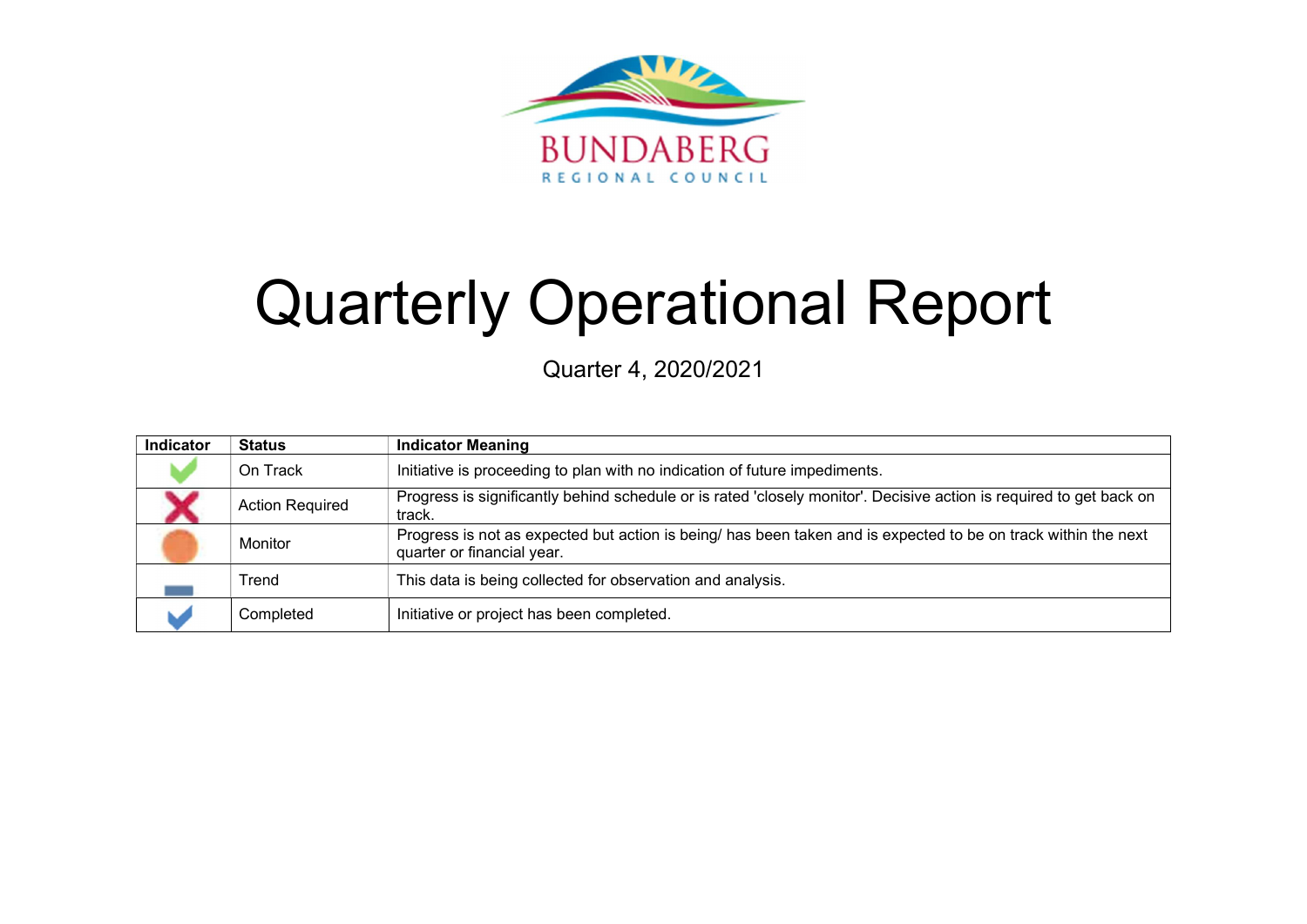# 1: Our community

# 1.1: Economic growth and prosperity

## 1.1.1: Provide responsive, consistent and timely customer service to our residents, investors and developers.

| <b>Performance Measure</b>                                                                           | <b>Organisation Link</b>                                      | <b>Target</b>  | <b>Actual</b> | <b>Status</b> | <b>Comments</b>                                                                                                                              |
|------------------------------------------------------------------------------------------------------|---------------------------------------------------------------|----------------|---------------|---------------|----------------------------------------------------------------------------------------------------------------------------------------------|
| Connections: Percentage of new water and<br>wastewater connections installed within 25<br>days.      | Organisation<br>- Infrastructure Services<br>- Water Services | $\geq 95.00\%$ | 91.00%        |               | Connections in the final quarter were<br>delayed due to conflicting priorities<br>around completion of projects by end of<br>financial year. |
| Percentage of applications to endorse<br>Subdivision Plans decided within 15 days.                   | Organisation<br>- Development<br>- Development Assessment     | $\geq 95.00\%$ | 100.00%       |               | 24 plans of subdivision were endorsed<br>in this quarter.                                                                                    |
| Percentage of low complexity development<br>applications decided within 10 days.                     | Organisation<br>- Development<br>- Development Assessment     | $\geq 90.00\%$ | 50.00%        |               | 8 low risk applications were decided<br>within 10 days or less out of a total of<br>17 decided for the quarter.                              |
| Percentage of pre-lodgement meeting<br>outcomes issued within 5 days or less.                        | Organisation<br>- Development<br>- Development Assessment     | $\geq 80.00\%$ | 72.00%        |               | Meeting outcomes for 18 meetings<br>were issued within 5 days or less out of<br>a total of 25 meetings held for the<br>quarter.              |
| Percentage of total code assessable<br>development applications decided within 25<br>days or less.   | Organisation<br>- Development<br>- Development Assessment     | $\geq 80.00\%$ | 78.00%        |               | 29 code assessable development<br>applications were decided within 25<br>days or less out of a total of 41 decided<br>for the quarter.       |
| Percentage of total concurrence agency<br>referrals decided within 10 days.                          | Organisation<br>- Development<br>- Development Assessment     | $\geq 95.00\%$ | 93.00%        |               | 113 referrals were decided within 10<br>days or less out of a total of 122<br>decided for the quarter.                                       |
| Percentage of total impact assessable<br>development applications decided within 35<br>days or less. | Organisation<br>- Development<br>- Development Assessment     | $\geq 60.00\%$ | 89.00%        |               | 8 impact assessable development<br>applications were decided within 35<br>days or less out of a total of 9 decided<br>for the quarter.       |
| Percentage planning and building searches<br>are issued within statutory and corporate<br>timelines. | Organisation<br>- Development<br>- Development Assessment     | $\geq 95.00\%$ | 99.80%        |               | 19 planning certificates and 369<br>building compliance searches were<br>issued for the quarter.                                             |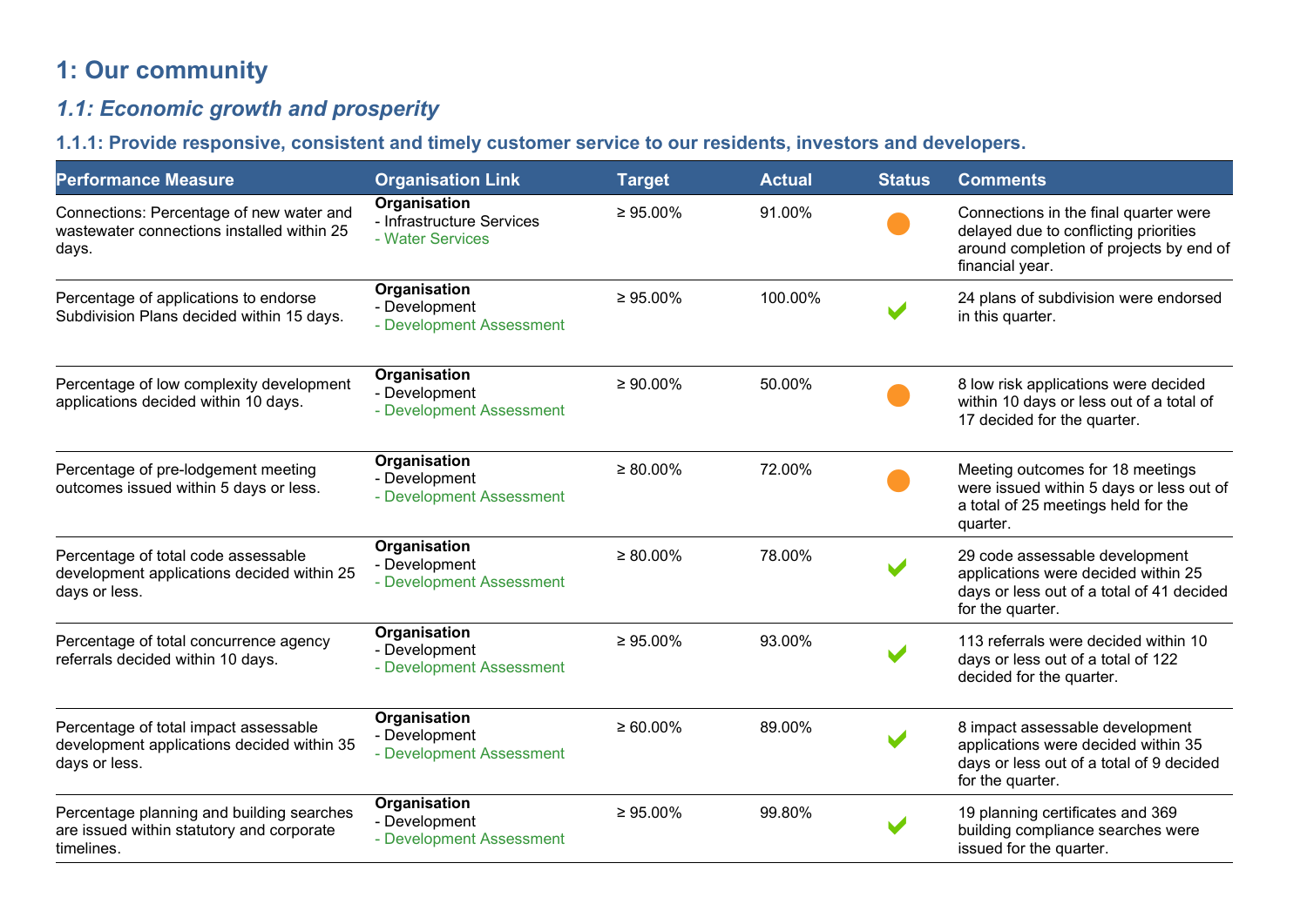| <b>Performance Measure</b>                                            | <b>Organisation Link</b>                                      | Target         | <b>Actual</b> | <b>Status</b> | <b>Comments</b>                                                                          |
|-----------------------------------------------------------------------|---------------------------------------------------------------|----------------|---------------|---------------|------------------------------------------------------------------------------------------|
| Plumbing Services: Percentage of approvals<br>decided within 10 days. | Organisation<br>- Infrastructure Services<br>- Water Services | $\geq 95.00\%$ | 96.00%        |               | Total applications were 245 with an<br>amount of 234 being determined with<br>$10$ days. |

1.1.2: Promote and support use of new technology across the organisation and regions economy as part of the intelligent communities plan.

| <b>Performance Measure</b>                                      | <b>Organisation Link</b>                                       | <b>Target</b> | <b>Actual</b> | <b>Status</b> | <b>Comments</b>                                                                                                                                                                                                                                                                                                                                                                                                                                                              |
|-----------------------------------------------------------------|----------------------------------------------------------------|---------------|---------------|---------------|------------------------------------------------------------------------------------------------------------------------------------------------------------------------------------------------------------------------------------------------------------------------------------------------------------------------------------------------------------------------------------------------------------------------------------------------------------------------------|
| Progress of actions in Intelligent Community<br>Plan Bundaberg. | Organisation<br>- Strategic Projects & Economic<br>Development | Progress      |               |               | Completed first phase of Reducing<br>Urban Glow Project, which included<br>deployment of smart technology (i.e.<br>urban glow monitoring and lighting<br>control); commissioned smart lighting<br>installation at Elliott Heads Foreshore;<br>pursuing lease opportunities with<br>telecom providers to improve regional<br>broadband and network capacity;<br>investigating funding available through<br>NBN to assist with optic fibre expansion<br>throughout the region. |

1.1.3: Proactively advocate, attract and support economic development related opportunities across the region, specifically targeting priority industries.

| <b>Performance Measure</b>                                          | <b>Organisation Link</b>                                              | <b>Target</b> | <b>Actual</b> | <b>Status</b> | <b>Comments</b>                                                                                                                                                                          |
|---------------------------------------------------------------------|-----------------------------------------------------------------------|---------------|---------------|---------------|------------------------------------------------------------------------------------------------------------------------------------------------------------------------------------------|
| Percentage growth in our region's Gross<br>Regional Product.        | Organisation<br>- Strategic Projects & Economic<br><b>Development</b> | $\geq 2.00\%$ | 4.20%         |               | Positive growth above state and<br>national averages.                                                                                                                                    |
| Percentage increase or decrease in business<br>entities registered. | Organisation<br>- Strategic Projects & Economic<br><b>Development</b> | Trend         |               |               | There were an estimated 6,443 total<br>GST registered businesses in<br>Bundaberg Regional Council as at 30<br>December 2020. These are the latest<br>figures available on the Australian |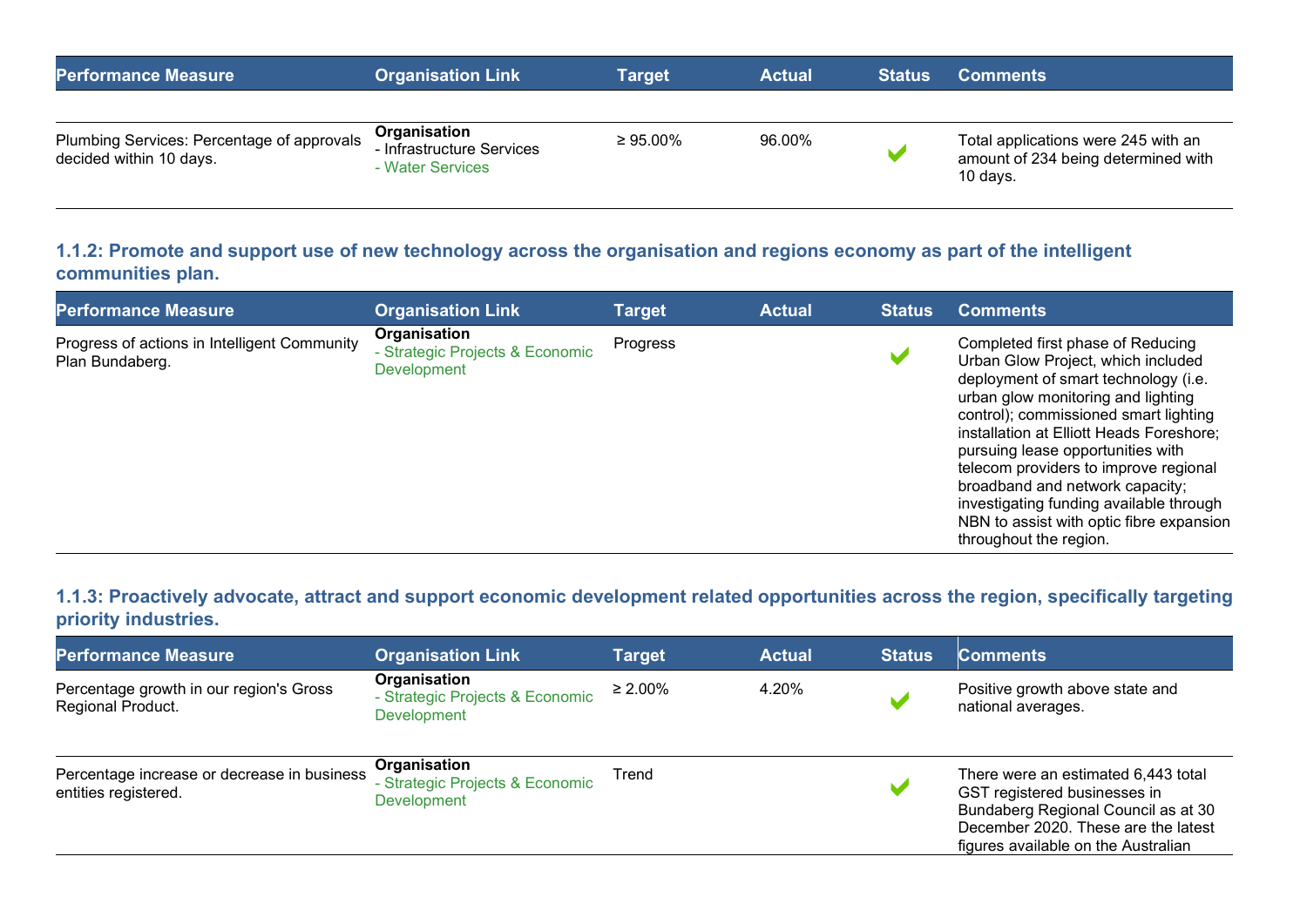| <b>Performance Measure</b>                             | <b>Organisation Link</b>                                       | <b>Target</b> | <b>Actual</b> | <b>Status</b> | <b>Comments</b>                                                                                              |
|--------------------------------------------------------|----------------------------------------------------------------|---------------|---------------|---------------|--------------------------------------------------------------------------------------------------------------|
|                                                        |                                                                |               |               |               | Business Register. There were 82 new<br>businesses and 71 business GST<br>cancellations in the same quarter. |
| Preparation of Bundaberg Regional Advocacy<br>Program. | Organisation<br>- Strategic Projects & Economic<br>Development | Progress      |               |               | Major revision planned for circa<br>November 2021                                                            |
| Unemployment rate for the Bundaberg region.            | Organisation<br>- Strategic Projects & Economic<br>Development | $< 6.50\%$    | 5.00%         |               | Unemployment dropped across the<br>region.                                                                   |

# 1.1.4: Promote our region as a preferred investment destination nationally and internationally.

| <b>Performance Measure</b>                                                                                                                                                                              | <b>Organisation Link</b>                                                                                                        | <b>Target</b>    | <b>Actual</b> | <b>Status</b> | <b>Comments</b>                                                                                                                                                                                                                                                                                 |
|---------------------------------------------------------------------------------------------------------------------------------------------------------------------------------------------------------|---------------------------------------------------------------------------------------------------------------------------------|------------------|---------------|---------------|-------------------------------------------------------------------------------------------------------------------------------------------------------------------------------------------------------------------------------------------------------------------------------------------------|
| Bundaberg Tourism Partnership Agreement:<br>Total number of visitors to the Bundaberg<br>Region in the year (inclusive of domestic and<br>international).                                               | Organisation<br>- Community & Environment<br>- Arts, Culture, Tourism Facilities<br>and Events<br>- Tourism Facilities & Events | Trend            |               | Х             | Bundaberg Tourism have not provided<br>statistics for this period as per July 2021<br>review of Bundaberg Tourism's<br>performance against its FY2020/2021<br>Business Plan.                                                                                                                    |
| Holiday Parks: Percentage Holiday Park<br>accommodation is occupied.                                                                                                                                    | Organisation<br>- Community & Environment<br>- Community Services<br>- Venues & Facilities                                      | Trend            | 53.03%        |               | Elliott Heads Holiday Park - 59.28%,<br>Burnett Heads Holiday Park - 72.19%,<br>Miara Holiday Park - 33.64%, Moore<br>Park Beach Holiday Park - 65.66%.                                                                                                                                         |
| Number of passengers processed through<br>Bundaberg Regional Airport terminal.                                                                                                                          | Organisation<br>- Community & Environment<br>- Bundaberg Airport                                                                | $\geq 30,000.00$ | 24,591.00     |               | Solid recovery of passenger numbers<br>processed through the terminal<br>continued, with 50% growth over<br>quarter 3. There is still some way to go<br>before a return to targeted levels but,<br>assuming the present trend continues,<br>this could be as early as FY2021/2022<br>quarter 1. |
| Percentage of the total Accounts Payable<br>suppliers spend (excluding Corporate<br>Purchase Cards) with local business<br>categories A, B and C, as defined in the<br>Procurement and Contract Manual. | Organisation<br>- Organisational Services<br>- Strategic Procurement & Supply                                                   | $= 60.00\%$      | 48.76%        |               | Council's buy local average for the Year<br>48.76%.<br>Payments for large projects and plant<br>(Commercial Vehicles) continued to                                                                                                                                                              |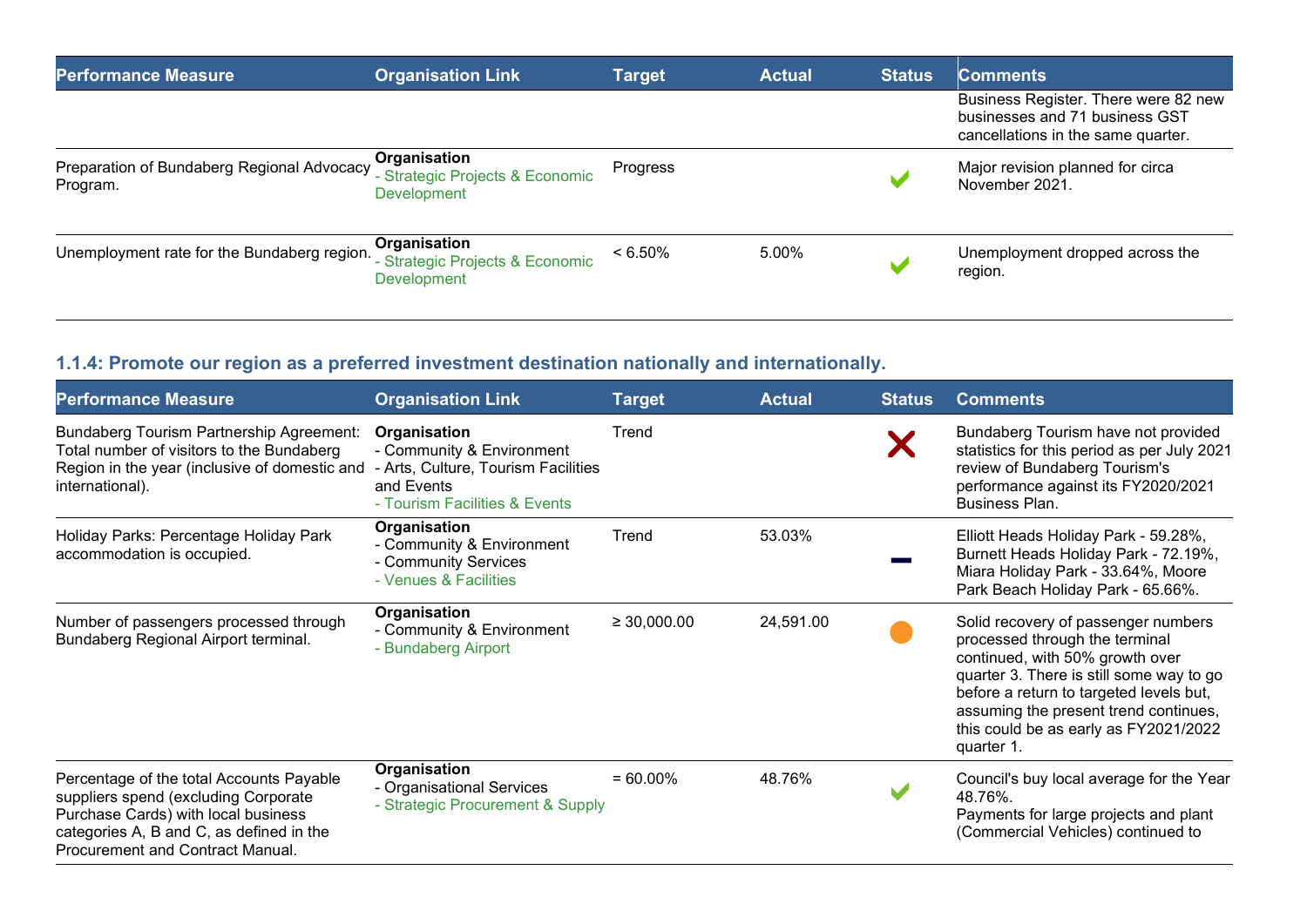| <b>Performance Measure</b> | <b>Organisation Link</b> | Target | <b>Actual</b> | <b>Status Comments</b>                            |
|----------------------------|--------------------------|--------|---------------|---------------------------------------------------|
|                            |                          |        |               | impact the progress of this goal in<br>quarter 4. |

#### 1.1.5: Develop a pipeline of strategic projects that support organisational and economic development objectives, including procuring external grant funding.

| <b>Performance Measure</b>                                                                                                    | <b>Organisation Link</b>                                       | Tarɑet                                                                    | <b>Actual</b> | <b>Status Comments</b>                                                                                       |
|-------------------------------------------------------------------------------------------------------------------------------|----------------------------------------------------------------|---------------------------------------------------------------------------|---------------|--------------------------------------------------------------------------------------------------------------|
| Demonstrated pipe line of shovel ready capital<br>projects aligned with the organisations<br><b>Advocacy Priorities list.</b> | Organisation<br>- Strategic Projects & Economic<br>Development | Maintenance of 3-4<br>strategic economic<br>capital projects per<br>vear. |               | Managing new aquatic facility, art<br>gallery, recreational precinct, Moore<br>Park Beach and kendalls flat. |

## 1.2: Safe, active, vibrant and inclusive community

1.2.1: Provide facilities, parks, open spaces, services, and programs that promote and support our community's safety and physical well-being.

| <b>Performance Measure</b>                                                                               | <b>Organisation Link</b>                                                                                                 | <b>Target</b>  | <b>Actual</b> | <b>Status Comments</b>                                                   |
|----------------------------------------------------------------------------------------------------------|--------------------------------------------------------------------------------------------------------------------------|----------------|---------------|--------------------------------------------------------------------------|
| Number of community members participating<br>in preventative health programs and projects.               | Organisation<br>- Community & Environment<br>- Parks, Sport & Natural<br>Environment<br>- Sport & Recreation             | Trend          | 420.00        | Be Active Be Alive (winter program)                                      |
| Number of physical activity and preventative<br>health initiatives promoted and supported by<br>Council. | Organisation<br>- Community & Environment<br>- Parks, Sport & Natural<br>Environment<br>- Sport & Recreation             | $\geq 25.00$   | 25.00         | Including Be Active Be Alive, 10,000<br>Steps and sporting events.       |
| Percentage of agreed service levels have<br>been met.                                                    | Organisation<br>- Community & Environment<br>- Parks, Sport & Natural<br>Environment<br>- Parks Operations & Maintenance | $\geq 85.00\%$ | 97.00%        | Service Levels have remained high and<br>have been met for this quarter. |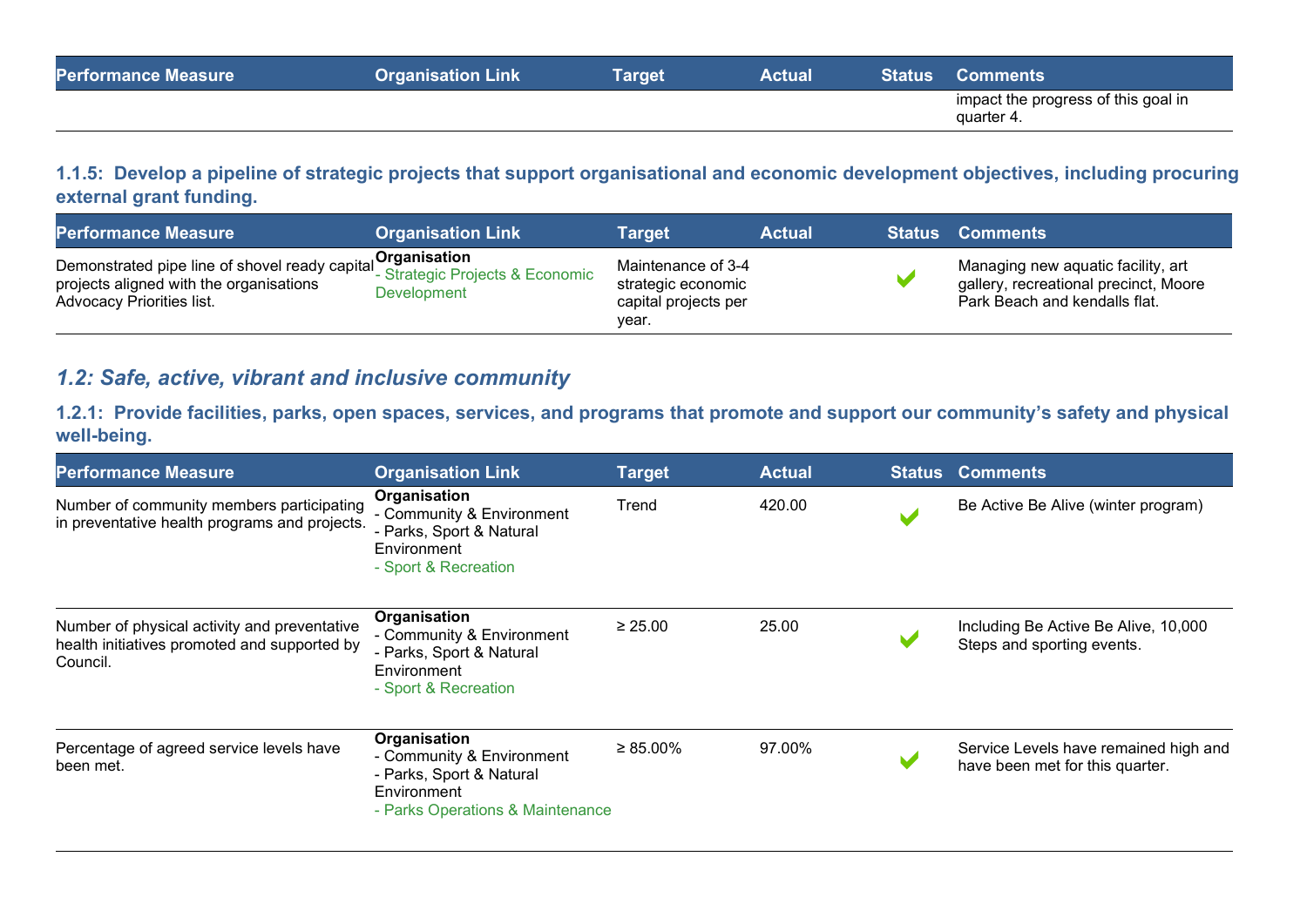1.2.2: Manage our road landscapes, urban areas and recreational environments to support our communitys lifestyle and to enhance the identity, special character and heritage of our region.

| <b>Performance Measure</b>                           | <b>Organisation Link</b>                              | Target | <b>Actual</b> | <b>Status Comments</b>                          |
|------------------------------------------------------|-------------------------------------------------------|--------|---------------|-------------------------------------------------|
| Development approvals are audited for<br>compliance. | Organisation<br>- Development<br>- Strategic Planning | Yes/No | Yes           | 5 approvals were audited during the<br>quarter. |

#### 1.2.3: Support and facilitate community programs, networks, projects and events that promote social connectedness; and active and healthy community life.

| <b>Performance Measure</b>                                                                                                                                                                                 | <b>Organisation Link</b>                                                                  | <b>Target</b>  | <b>Actual</b> | <b>Status Comments</b>                                                                                                               |
|------------------------------------------------------------------------------------------------------------------------------------------------------------------------------------------------------------|-------------------------------------------------------------------------------------------|----------------|---------------|--------------------------------------------------------------------------------------------------------------------------------------|
| Access to Services - Commonwealth Home<br>Support Programme & Queensland<br>Community Care (State and Federal funded):<br>Number of service users with improved ability<br>to access appropriate services. | Organisation<br>- Community & Environment<br>- Community Services<br>- Community Services | $\geq 50.00$   | 590.00        | Continued increase in service delivery.                                                                                              |
| <b>Community Support Services Commonwealth</b><br>Home Support Programme & Queensland<br>Community Care (State & Federal Funded):<br>Number of service users who received a<br>service.                    | Organisation<br>- Community & Environment<br>- Community Services<br>- Community Services | Trend          | 590.00        | Service provision remains consistent.                                                                                                |
| Events/Workshop: Number of attendees to<br>workshop for events.                                                                                                                                            |                                                                                           | Trend          |               | Events are going at capacity.                                                                                                        |
| Funded Programs (State & Federal):<br>Percentage programs and services are<br>demonstrating compliance with standards and<br>meeting funding targets.                                                      | Organisation<br>- Community & Environment<br>- Community Services<br>- Community Services | $\geq 98.00\%$ | 98.00%        | Meeting funding obligations and<br>outputs.                                                                                          |
| Local Law, Animal Management - number of<br>community education programs<br>delivered/attended.                                                                                                            | Organisation<br>- Community & Environment<br>- Health & Regulatory Services               | $\geq 10.00$   | 0.00          | PetPep school based community<br>education program impacted by<br>COVID-19 and will be reconsidered in<br>the coming financial year. |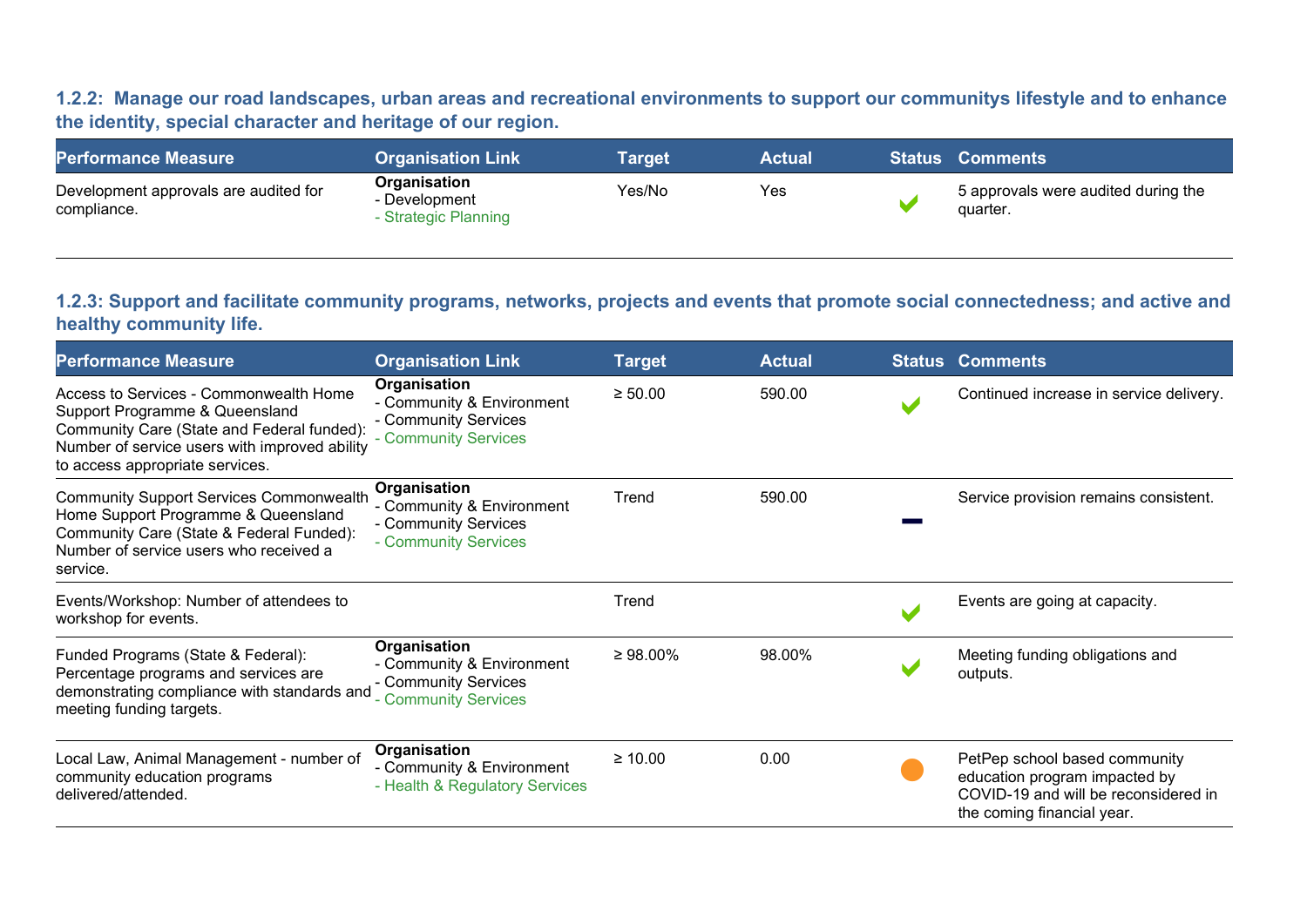| <b>Performance Measure</b>                                                                                        | <b>Organisation Link</b>                                                                                     | <b>Target</b> | <b>Actual</b> | <b>Status Comments</b>                                                                                       |
|-------------------------------------------------------------------------------------------------------------------|--------------------------------------------------------------------------------------------------------------|---------------|---------------|--------------------------------------------------------------------------------------------------------------|
| Number of community development<br>partnerships, projects and initiatives promoted<br>and supported by Council.   | Organisation<br>- Community & Environment<br>Community Services<br>- Community Development                   | Trend         | 20.00         | Partnerships - 8, Projects - 3, Events -                                                                     |
| Number of community grants provided.                                                                              | Organisation<br>- Community & Environment<br>- Community Services<br>- Community Development                 | Trend         | 18.00         | February 2021 Community Grants<br>round and Micro grant only.                                                |
| Number of financial assistance<br>requests/applications supported<br>(individuals/sporting organisations/events). | Organisation<br>- Community & Environment<br>- Parks, Sport & Natural<br>Environment<br>- Sport & Recreation | Trend         | 6.00          | Bundaberg Cycling Club amendment to<br>sponsorship agreement and 5<br>applications for Young People in Sport |
| Number of occasions that information, advice<br>and referral services were provided.                              | Organisation<br>- Community & Environment<br>- Community Services<br>- Childers Neighbourhood Centre         | Trend         | 3,452.00      | Increased utilisation of services.                                                                           |
| Number of service users who received a<br>service.                                                                | Organisation<br>- Community & Environment<br>- Community Services<br>- Childers Neighbourhood Centre         | Trend         | 3,598.00      | Continue to have high engagement<br>across programs.                                                         |
| Number of service users with improved quality<br>of life.                                                         | Organisation<br>- Community & Environment<br>- Community Services<br>- Childers Neighbourhood Centre         | Trend         | 3,709.00      | Improved connection to community<br>resulting in improved wellbeing.                                         |
| Number of services users with improved<br>ability to access appropriate services.                                 | Organisation<br>- Community & Environment<br>- Community Services<br>- Childers Neighbourhood Centre         | Trend         | 4,188.00      | Increase in participation has led to an<br>increase in knowledge of service<br>availability.                 |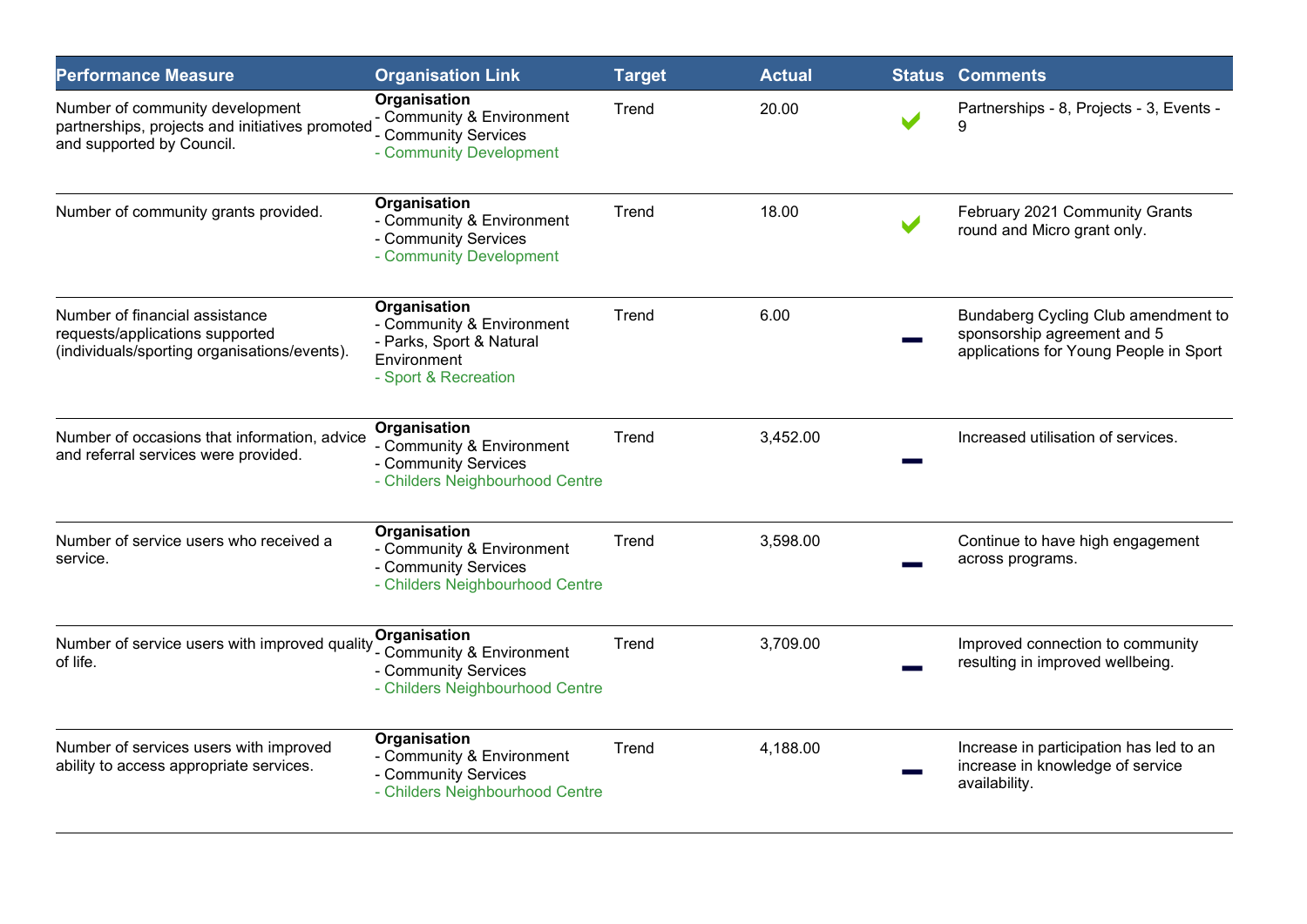| <b>Performance Measure</b>                                                                                                                                                                 | <b>Organisation Link</b>                                                                  | <b>Target</b> | <b>Actual</b> | <b>Status Comments</b>                                                                        |
|--------------------------------------------------------------------------------------------------------------------------------------------------------------------------------------------|-------------------------------------------------------------------------------------------|---------------|---------------|-----------------------------------------------------------------------------------------------|
| Quality of Life - Commonwealth Home<br>Support Programme & Queensland<br>Community Care (State and Federal funded):<br>Number of service users with improved quality<br>of life.           | Organisation<br>- Community & Environment<br>- Community Services<br>- Community Services | $\geq 300.00$ | 590.00        | Significant work has continued to<br>ensure older members of our<br>community stay connected. |
| Social Connectedness - Commonwealth<br>Home Support Programme & Queensland<br>Community Care (State and Federal funded):<br>Number of service users with improved social<br>connectedness. | Organisation<br>- Community & Environment<br>- Community Services<br>- Community Services | $\geq 150.00$ | 517.00        | Significant work has continued to<br>ensure older members of our<br>community stay connected. |

# 1.3: An empowered and creative place

1.3.1: Provide facilities, spaces, services and activities that promote and support lifelong learning and community engagement with the arts and culture.

| <b>Performance Measure</b>                                                     | <b>Organisation Link</b>                                                                                                           | <b>Target</b>   | <b>Actual</b> | <b>Status Comments</b>                                                                                                                                                                                                    |
|--------------------------------------------------------------------------------|------------------------------------------------------------------------------------------------------------------------------------|-----------------|---------------|---------------------------------------------------------------------------------------------------------------------------------------------------------------------------------------------------------------------------|
| Capacity: Days booked as a percentage of<br>total days available.              | Organisation<br>- Community & Environment<br>- Arts, Culture, Tourism Facilities<br>and Events<br>- Moncrieff Entertainment Centre | Trend           | 70%           | Of the 70 days available from 1 April<br>2021 to 30 June 2021, 46 days were<br>booked. Capacity was as follows on a<br>month-by-month basis: April - 55%,<br>May - 66%, June - 88%. This is a good<br>result.             |
| Number of community groups using the<br><b>Moncrieff Entertainment Centre.</b> | Organisation<br>- Community & Environment<br>- Arts, Culture, Tourism Facilities<br>and Events<br>- Moncrieff Entertainment Centre | Trend           | 6.00          | Examples: 2 Sponsorship Program<br>events - Music of the Night (Suellen<br>Cusack) & Fundaberg (Ashley<br>Walmsley) these had extremely good<br>patron numbers and the shows were<br>well received from by the community. |
| Number of participants in our community<br>programs.                           | Organisation<br>- Community & Environment<br>- Library Services                                                                    | ≥ 1,800.00      | 1,794.00      | Library program capacity has been<br>reduced to meet social distancing<br>requirements. Programs delivered have<br>been well attended.                                                                                    |
| Number of patrons using our libraries.                                         | Organisation<br>- Community & Environment<br>- Library Services                                                                    | $\ge 65,000.00$ | 41,123.00     | COVID-19 has impacted visitor<br>numbers to Bundaberg Regional<br>Libraries.                                                                                                                                              |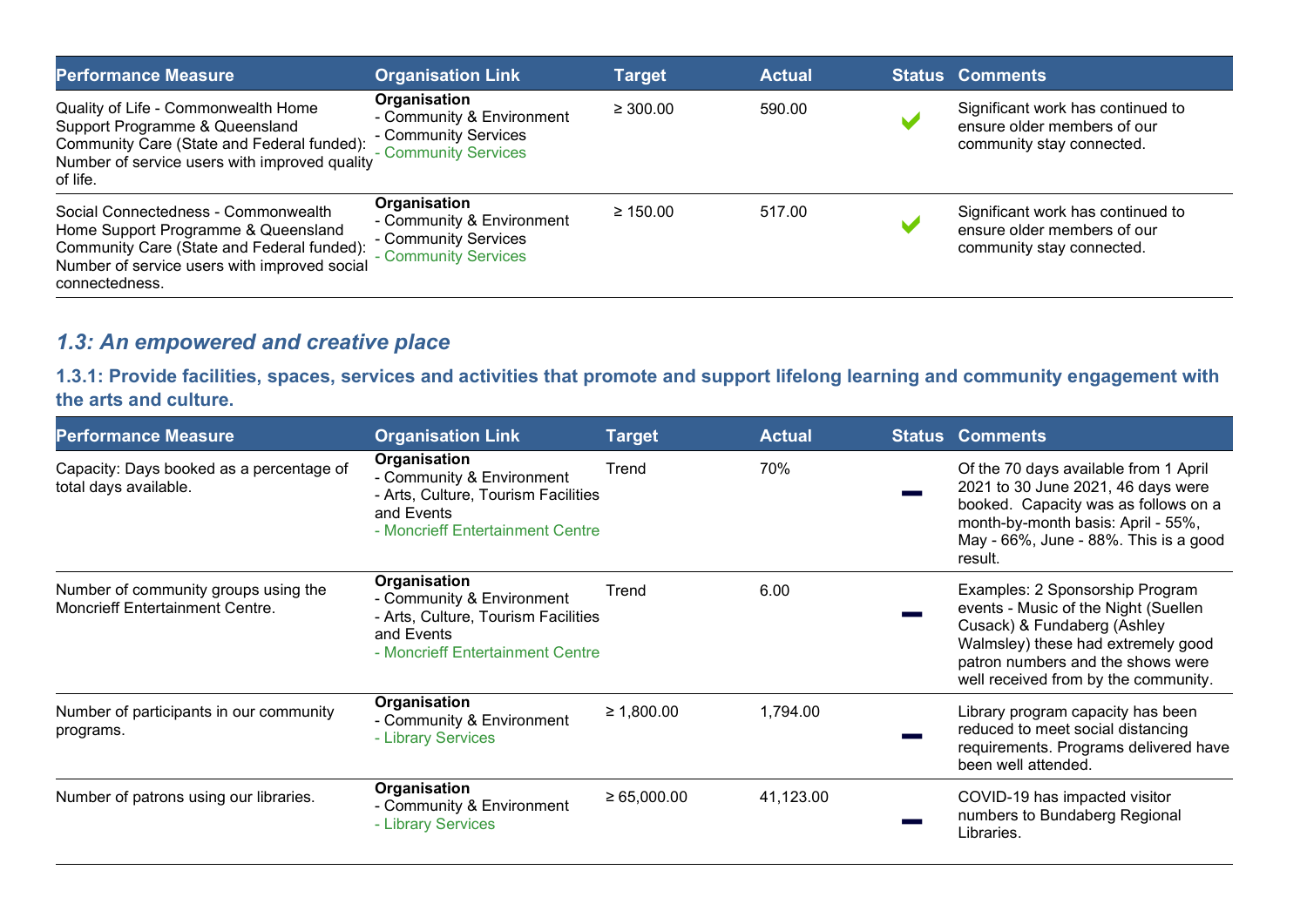| <b>Performance Measure</b>                                               | <b>Organisation Link</b>                                                                                                           | <b>Target</b>   | <b>Actual</b> | <b>Status Comments</b>                                                                                                                                                                                                                                                                                                                     |
|--------------------------------------------------------------------------|------------------------------------------------------------------------------------------------------------------------------------|-----------------|---------------|--------------------------------------------------------------------------------------------------------------------------------------------------------------------------------------------------------------------------------------------------------------------------------------------------------------------------------------------|
| Number of patrons visiting the Moncrieff<br><b>Entertainment Centre.</b> | Organisation<br>- Community & Environment<br>- Arts, Culture, Tourism Facilities<br>and Events<br>- Moncrieff Entertainment Centre | $\geq 8,000.00$ | 10,902.00     | Even though we had 4 cancelled shows<br>we had a great line up of live<br>performances this quarter that kept our<br>patron numbers up. Example: John<br>Williamson, James Morrison, Human<br>Nature, John Butler, The Tap Pack and<br>A Taste of Ireland. In total there were<br>25 live events and 14 Cinema<br>screenings this quarter. |
| Number of visitors to BRAG and ChArts.                                   | Organisation<br>- Community & Environment<br>- Arts, Culture, Tourism Facilities<br>and Events<br>- Galleries - BRAG & ChArts      | Trend           | 6,792.00      | <b>Bundaberg Regional Art Gallery</b><br>(BRAG) Total 2674;<br>Childers Arts Space (ChArts) Total<br>4088                                                                                                                                                                                                                                  |
| Occupancy: Seats booked as a percentage of<br>total seats available.     | Organisation<br>- Community & Environment<br>- Arts, Culture, Tourism Facilities<br>and Events<br>- Moncrieff Entertainment Centre | Trend           | 35%           | The total 35% occupancy figure is<br>broken down by month here: April -<br>17%, May - 51%, June - 37%. This is<br>low due to show postponements or<br>cancellations from COVID restrictions<br>for 2 shows and 2 shows with low ticket<br>sales. Occupancy for film events in the<br>quarter was 14% and 45% for live<br>events.           |

# 1.3.2: Provide leadership in creative innovation, opportunities for learning and social and cultural development.

| <b>Performance Measure</b>                                                      | <b>Organisation Link</b>                                                                                                           | <b>Target</b> | <b>Actual</b> | <b>Status Comments</b>                                                                                                                                                                    |
|---------------------------------------------------------------------------------|------------------------------------------------------------------------------------------------------------------------------------|---------------|---------------|-------------------------------------------------------------------------------------------------------------------------------------------------------------------------------------------|
| Number of participants in our Digital Literacy<br>programs.                     | Organisation<br>- Community & Environment<br>- Library Services                                                                    | $\geq 100.00$ | 216.00        | Digital Literacy programs are well<br>attended. Smartphone sessions have<br>been increased due to high demand.<br>The Coffee & Computers program is<br>continually proving to be popular. |
| Number of performing arts initiatives designed<br>to engage with our community. | Organisation<br>- Community & Environment<br>- Arts, Culture, Tourism Facilities<br>and Events<br>- Moncrieff Entertainment Centre | $\geq 3.00$   | 2.00          | Highlights: Music of the Night and<br>Fundaberg - Sponsorship of local<br>artists. Due to the change in<br>management and the new staffing<br>structure there wasn't the level of         |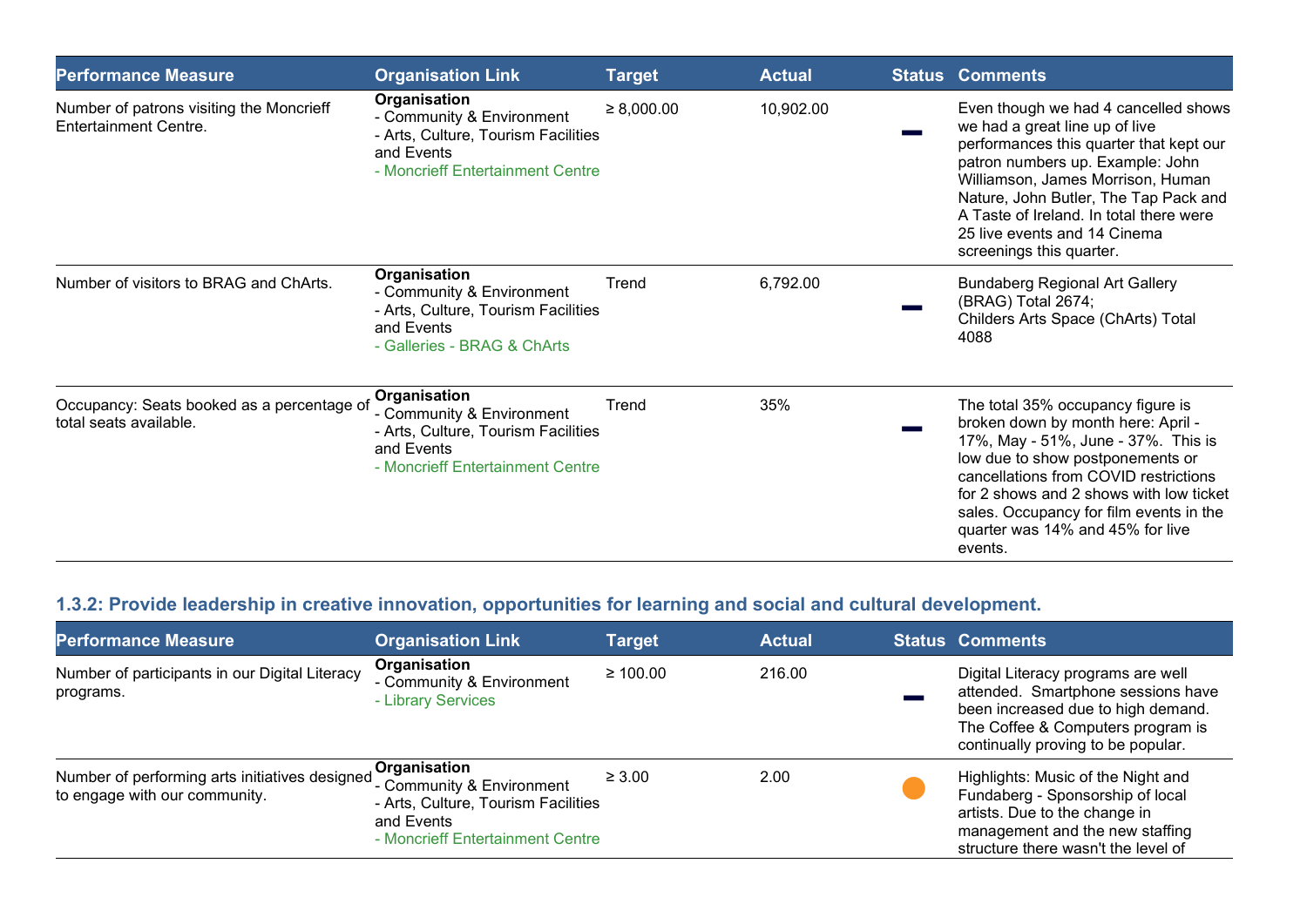| <b>Performance Measure</b>                                                  | Organisation Link                                                                                                             | <b>Target</b> | <b>Actual</b> | <b>Status Comments</b>                                                                                                                                                                                                                                                                                                                                                                                                                  |
|-----------------------------------------------------------------------------|-------------------------------------------------------------------------------------------------------------------------------|---------------|---------------|-----------------------------------------------------------------------------------------------------------------------------------------------------------------------------------------------------------------------------------------------------------------------------------------------------------------------------------------------------------------------------------------------------------------------------------------|
|                                                                             |                                                                                                                               |               |               | resources necessary to present any<br>further activity.                                                                                                                                                                                                                                                                                                                                                                                 |
| Number of visual arts initiatives designed to<br>engage with our community. | Organisation<br>- Community & Environment<br>- Arts, Culture, Tourism Facilities<br>and Events<br>- Galleries - BRAG & ChArts | Trend         | 40.00         | Initiatives include: collaboration with<br><b>Central Queensland Regional Arts</b><br>Services Network for Shine Bright<br>Festival; collaboration with Makers<br>Shopfront for Makers Residency and<br>Weekend Workshop; collaboration with<br>The Creche and Kindergarten<br>Association (C&K) Kindergartens;<br>Savour Artist Table Event; Savour Artist<br>Talks; Robert Brownhall Artist Talk; and<br>ongoing Gallery programming. |

# 2: Our environment

### 2.1: Infrastructure that meets our current and future needs

#### 2.1.1: Develop, implement and administer strategies and plans underpinned by the principles of sustainable development.

| <b>Performance Measure</b>                                       | <b>Organisation Link</b>                                  | Target       | <b>Actual</b> | <b>Status Comments</b>                                                         |
|------------------------------------------------------------------|-----------------------------------------------------------|--------------|---------------|--------------------------------------------------------------------------------|
| Percentage of complaints formally<br>acknowledged within 5 days. | Organisation<br>- Development<br>- Development Compliance | $= 100.00\%$ | 93.00%        | 62 out of 67 complaints were<br>acknowledged within 5 days for the<br>quarter. |

#### 2.1.2: Plan and implement councils long-term and annual capital works improvement program that reflects community needs and expectations.

| <b>Performance Measure</b>                                                                     | <b>Organisation Link</b>                                      | Target      | <b>Actual</b> | <b>Status Comments</b>                                                |
|------------------------------------------------------------------------------------------------|---------------------------------------------------------------|-------------|---------------|-----------------------------------------------------------------------|
| Delivery of Wastewater Capital Projects<br>Program: Percentage of adopted budget<br>completed. | Organisation<br>- Infrastructure Services<br>- Water Services | $= 95.00\%$ | 100.00%       | Overall 100% program completed over<br>the 4 quarters of FY2020/2021. |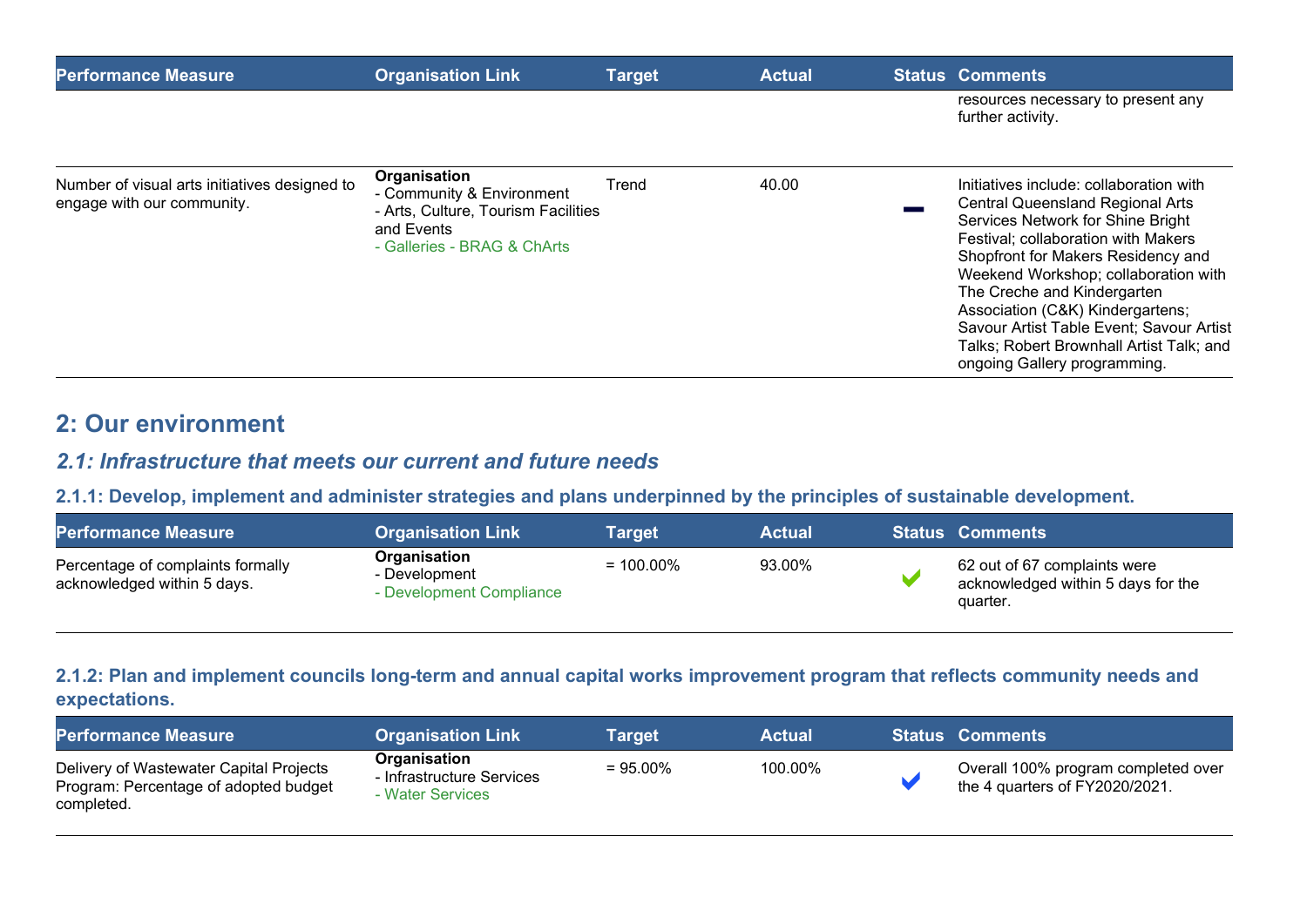| <b>Performance Measure</b>                                                             | <b>Organisation Link</b>                                      | <b>Target</b> | <b>Actual</b> | <b>Status Comments</b>                                                                                                                                                                                                   |
|----------------------------------------------------------------------------------------|---------------------------------------------------------------|---------------|---------------|--------------------------------------------------------------------------------------------------------------------------------------------------------------------------------------------------------------------------|
| Delivery of Water Capital Projects Program:<br>Percentage of adopted budget completed. | Organisation<br>- Infrastructure Services<br>- Water Services | $= 95.00\%$   | 95.00%        | Overall 95% completed for the<br>FY2020/2021. The water program is<br>composed of 2 significant projects such<br>as Kalkie and Gregory Water Treatment<br>Plants. Some delay occurred due to<br>technical design issues. |

#### 2.1.3: Apply renewable and clean energy strategies in project development and construction.

| <b>Performance Measure</b>                                    | <b>Organisation Link</b>                                       | Target   | Actual ' | <b>Status Comments</b>                                             |
|---------------------------------------------------------------|----------------------------------------------------------------|----------|----------|--------------------------------------------------------------------|
| Progress of recommendations in Sustainable<br>Bundaberg 2030. | Organisation<br>- Strategic Projects & Economic<br>Development | Progress |          | Proposing to update sustainable<br>Bundaberg strategy FY2021/2022. |

#### 2.1.4: Manage and maintain council owned buildings, facilities and assets that support and facilitate social connectedness and community life.

| <b>Performance Measure</b>                                                                                          | <b>Organisation Link</b>                                                                                                        | <b>Target</b> | <b>Actual</b> | <b>Status Comments</b>                                                           |
|---------------------------------------------------------------------------------------------------------------------|---------------------------------------------------------------------------------------------------------------------------------|---------------|---------------|----------------------------------------------------------------------------------|
| Number of visitors attending events at the<br>Bundaberg Multiplex Sport and Convention<br>Centre.                   | Organisation<br>- Community & Environment<br>- Arts, Culture, Tourism Facilities<br>and Events<br>- Tourism Facilities & Events | Trend         | 4,652.00      | Figures are taken from hirers at the<br>time of booking.                         |
| Number of visitors to iconic facilities (Hinkler<br>Hall of Aviation and Fairymead House).                          | Organisation<br>- Community & Environment<br>- Arts, Culture, Tourism Facilities<br>and Events<br>- Tourism Facilities & Events | > 4.000.00    | 6,559.00      | Hinkler Hall of Aviation 5103,<br>Fairymead House 1456                           |
| Percentage usage of halls and community<br>facilities including Coronation Hall, School of<br>Arts and Gin Gin RSL. | Organisation<br>- Community & Environment<br>- Community Services<br>- Venues & Facilities                                      | Trend         | 38.30%        | Coronation Hall - 33.67%,<br>School of Arts - 50%,<br>Gin Gin RSL Hall - 31.25%. |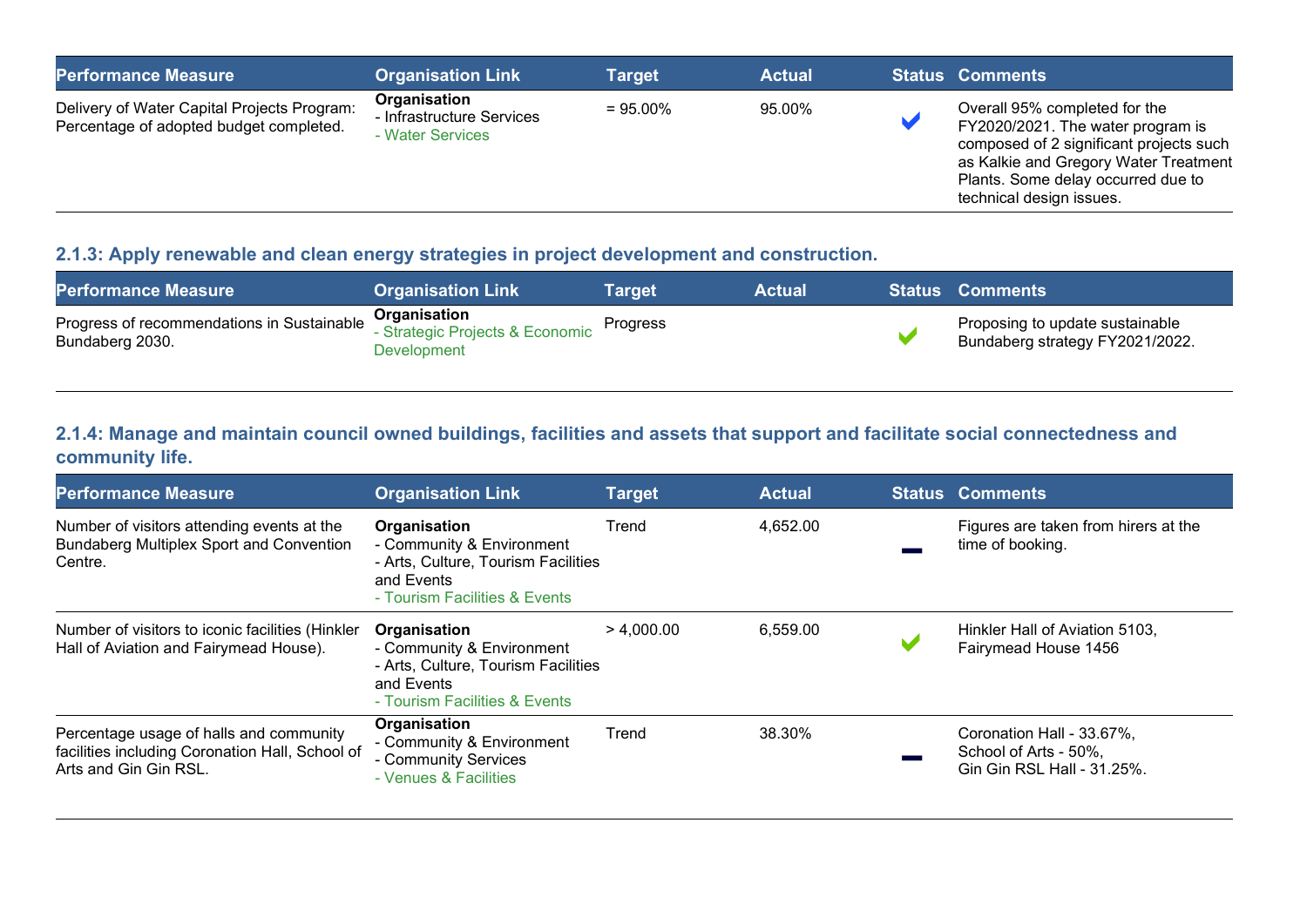| <b>Performance Measure</b>                                                                                            | <b>Organisation Link</b>                                                                   | <b>Target</b>  | <b>Actual</b> | <b>Status Comments</b>                                                                                                                                                |
|-----------------------------------------------------------------------------------------------------------------------|--------------------------------------------------------------------------------------------|----------------|---------------|-----------------------------------------------------------------------------------------------------------------------------------------------------------------------|
| Percentage usage of the Recreational<br>Precinct.                                                                     | Organisation<br>- Community & Environment<br>- Community Services<br>- Venues & Facilities | Trend          | 56.05%        | Usage is consistent with seasonal<br>usage of the facility - increased on<br>previous period due to a number of<br>large events held during this reporting<br>period. |
| Swimming Pools: Community satisfaction or<br>suitability of facility to promote active and<br>healthy community life. | Organisation<br>- Community & Environment<br>- Community Services                          | $\geq 90.00\%$ | 93.81%        | 113 survey responses received. 106<br>answered yes, 7 answered no.                                                                                                    |

## 2.2: Sustainable and affordable essential services

2.2.1: Connect our people, places, businesses and industries by maintaining and improving road transport, pathway and drainage networks.

| <b>Performance Measure</b>                                                                                             | <b>Organisation Link</b>                                                                     | <b>Target</b>  | <b>Actual</b> | <b>Status Comments</b>                                                                                                                                                         |
|------------------------------------------------------------------------------------------------------------------------|----------------------------------------------------------------------------------------------|----------------|---------------|--------------------------------------------------------------------------------------------------------------------------------------------------------------------------------|
| Percentage of Road, Drainage and Footpath<br>Customer Requests (CRM Tasks) completed<br>within allocated time periods. | Organisation<br>- Infrastructure Services<br>- Engineering Services<br>- Corridor Management | $\geq 80.00\%$ | 64.00%        | There were 1557 tasks closed during<br>this quarter. Of these, 64% (996) met<br>service level requirements, with an<br>average processing time of 19 days.                     |
| Replacement of Footpath Assets in<br>accordance with Long Term Asset<br>Management Plan                                | Organisation<br>- Infrastructure Services<br>- Engineering Services<br>- Assets              | 100% per annum | 84%           | Trending positively.                                                                                                                                                           |
| Replacement of Road Assets in accordance<br>with the Long Term Asset Management Plan                                   | Organisation<br>- Infrastructure Services<br>- Engineering Services<br>- Assets              | 100% per annum | 149%          | Trending positively. Council has<br>replaced more assets during the<br>FY2020/2021 period than had been<br>assigned for this period in the Long<br>Term Asset Management Plan. |
| Replacement of Stormwater Assets in<br>accordance with Long Term Asset<br>Management Plan.                             | Organisation<br>- Infrastructure Services<br>- Engineering Services<br>- Assets              | 90% per annum  | 102%          | Trending positively. Council has<br>replaced more assets during the<br>FY2020/2021 period than had been<br>assigned for this period in the Long<br>Term Asset Management Plan. |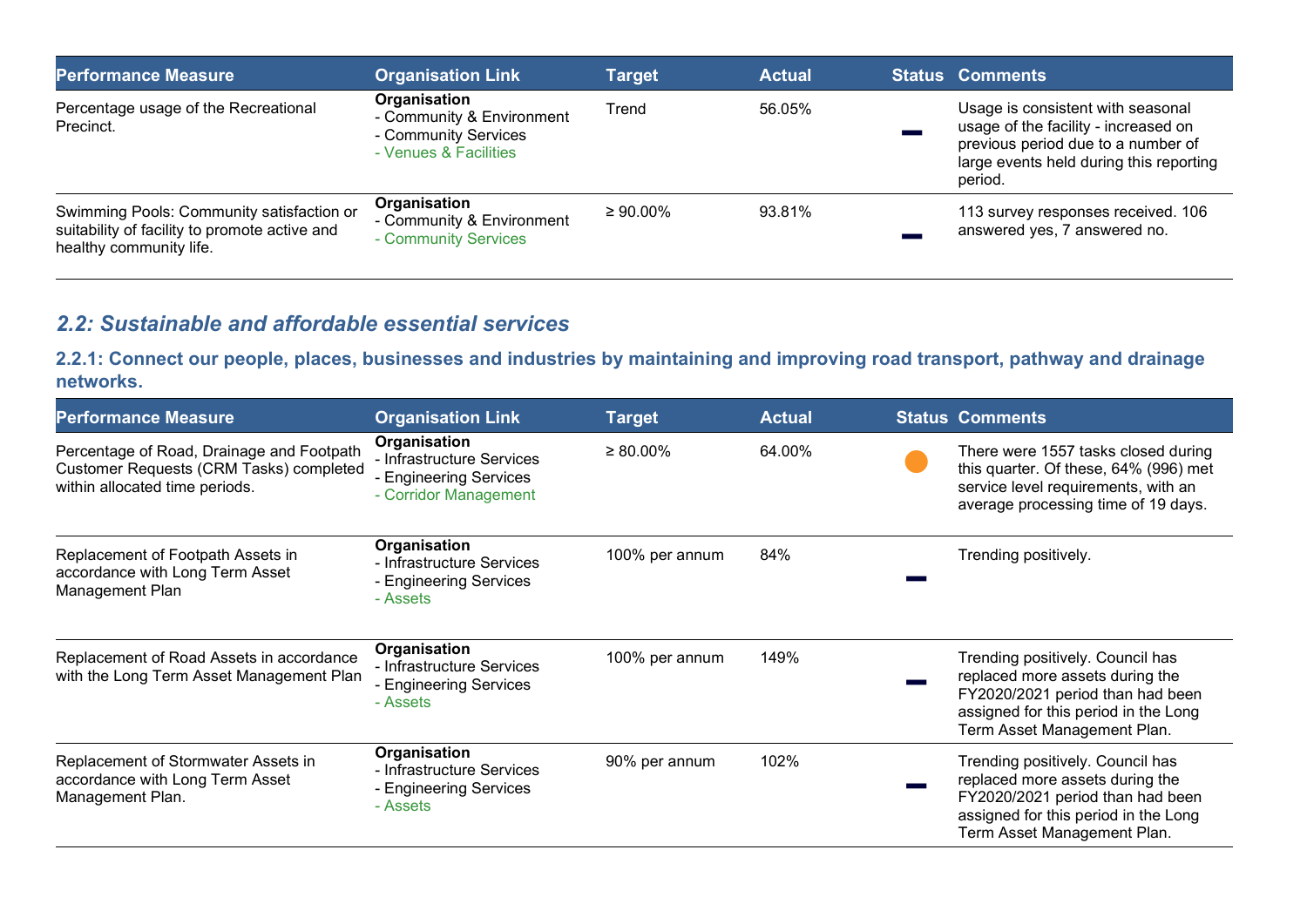#### 2.2.2: Supply potable water and wastewater services that ensure the health of our community in accordance with council's service standards.

| <b>Performance Measure</b>                                                                            | <b>Organisation Link</b>                                      | <b>Target</b>  | <b>Actual</b> |                       | <b>Status Comments</b>                                                                                                                                                                                            |
|-------------------------------------------------------------------------------------------------------|---------------------------------------------------------------|----------------|---------------|-----------------------|-------------------------------------------------------------------------------------------------------------------------------------------------------------------------------------------------------------------|
| Wastewater odour complaints per 1,000<br>connections.                                                 | Organisation<br>- Infrastructure Services<br>- Water Services | < 5.00         | 0.49          | $\blacktriangleright$ | 13 odour complaints were received<br>during this quarter from a total of<br>26,768 sewerage connections.                                                                                                          |
| Wastewater reliability: Percentage of<br>customers who do not experience interruption. Water Services | Organisation<br>- Infrastructure Services                     | $\geq 95.00\%$ | 99.74%        |                       | 70 sewerage connections<br>experienced a service interruption<br>during this quarter from a total of<br>26,768 sewerage connections.                                                                              |
| Wastewater reliability: Sewer main breaks and<br>chokes per 100km of mains.                           | Organisation<br>- Infrastructure Services<br>- Water Services | $\leq 40.00$   | 7.10          |                       | 51 sewer main breaks and chokes<br>occurred across the region during this<br>quarter. The total length of the sewer<br>main is 718.18 km.                                                                         |
| Wastewater: Number of reportable incidents.                                                           | Organisation<br>- Infrastructure Services<br>- Water Services | $\leq 5.00$    | 11.00         |                       | A total of 11 wastewater reportable<br>incidents were recorded across the<br>catchments.                                                                                                                          |
| Water supply quality: Water quality complaints<br>per 1,000 connections.                              | Organisation<br>- Infrastructure Services<br>- Water Services | $≤ 10.00$      | 0.67          |                       | 22 water quality complaints were<br>received for the quarter from a total of<br>32,794 water connections. Complaints<br>relate to taste, odour and<br>discolouration across all Council's<br>water service areas. |
| Water supply quality: Water quality incidents<br>per 1,000 connections.                               | Organisation<br>- Infrastructure Services<br>- Water Services | $\leq 5.00$    | 0.06          |                       | No new reportable drinking water<br>incidents were recorded during this<br>quarter.<br>2 on-going Trihalomethane<br>exceedance incidents - Gregory River<br>(4 sites) and Lake Monduran (one<br>site).            |
| Water supply reliability: Percentage of<br>customers who do not experience a planned<br>interruption. | Organisation<br>- Infrastructure Services<br>- Water Services | $\geq 95.00\%$ | 98.07%        | $\blacktriangleright$ | 632 water connections experienced a<br>planned service interruption during<br>this quarter from a total of 32,794<br>water connections.                                                                           |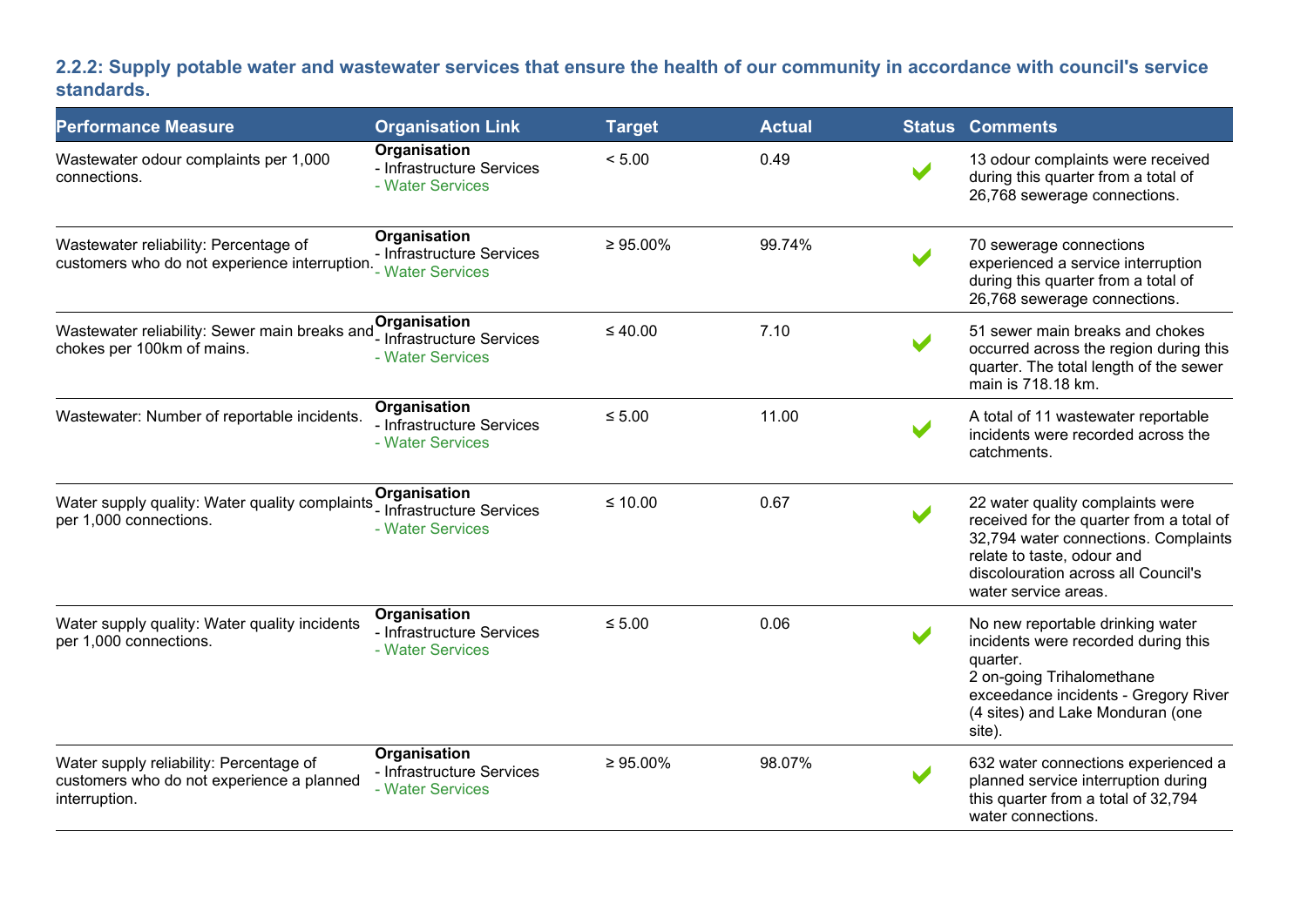| <b>Performance Measure</b>                                                                                               | <b>Organisation Link</b>                                      | <b>Target</b> | <b>Actual</b> | <b>Status Comments</b>                                                                                                                                                                                                                     |
|--------------------------------------------------------------------------------------------------------------------------|---------------------------------------------------------------|---------------|---------------|--------------------------------------------------------------------------------------------------------------------------------------------------------------------------------------------------------------------------------------------|
| Water supply usage: Raw water usage vs<br>allocation. Water usage as a percentage of<br>allocation for Bundaberg Region. | Organisation<br>- Infrastructure Services<br>- Water Services | $\leq$ 80.00% | 74.00%        | Raw water usage to date is<br>12,000.85ML from total combined<br>yearly allocation of 16,138ML.<br>The rainfall received during this<br>quarter was slightly less than the<br>rainfall received in the corresponding<br>quarter last year. |

# 2.2.3: Provide safe and efficient waste services to protect our community and environment.

| <b>Performance Measure</b>                                                                                                            | <b>Organisation Link</b>                                      | <b>Target</b> | <b>Actual</b>                                                                        | <b>Status Comments</b>                                                                                                                                                |
|---------------------------------------------------------------------------------------------------------------------------------------|---------------------------------------------------------------|---------------|--------------------------------------------------------------------------------------|-----------------------------------------------------------------------------------------------------------------------------------------------------------------------|
| Growth in the number of households and<br>businesses with a weekly waste and<br>fortnightly recycling kerbside collection<br>service. | Organisation<br>- Community & Environment<br>- Waste Services | Trend         | 551 additional<br><b>Waste Services</b><br>were provided for<br>the 12 month period. | The growth in Waste Services is the<br>highest number for a number of years<br>and reflects the building boom in the<br>region. The trend is likely to<br>accelerate. |

#### 2.2.4: Provide effective and efficient fleet and trade services for operations and projects across council.

| <b>Performance Measure</b>                                                 | <b>Organisation Link</b>                                              | <b>Target</b>  | <b>Actual</b> | <b>Status Comments</b>                                                                                                                                                   |
|----------------------------------------------------------------------------|-----------------------------------------------------------------------|----------------|---------------|--------------------------------------------------------------------------------------------------------------------------------------------------------------------------|
| Asset Maintenance: Percentage of work<br>tickets completed when scheduled. | Organisation<br>- Infrastructure Services<br>- Fleet & Trade Services | $\geq 95.00\%$ | 99.79%        | A total of 478 jobs were completed<br>with 477 completed when scheduled.<br>99.79%                                                                                       |
| Percentage of internal client survey results<br>satisfactory or above.     | Organisation<br>- Infrastructure Services<br>- Fleet & Trade Services | $> 75.00\%$    | 98.41%        | A total of 63 internal client surveys<br>were returned with 62 satisfactory or<br>above (98.41%) - 34 very satisfied<br>(53.97%) and 28 satisfied (44.44%)<br>responses. |
| Percentage of overall plant, vehicle and<br>equipment availability.        | Organisation<br>- Infrastructure Services<br>- Fleet & Trade Services | $\geq 95.00\%$ | 97.85%        | Overall major plant availability of<br>97.85%.                                                                                                                           |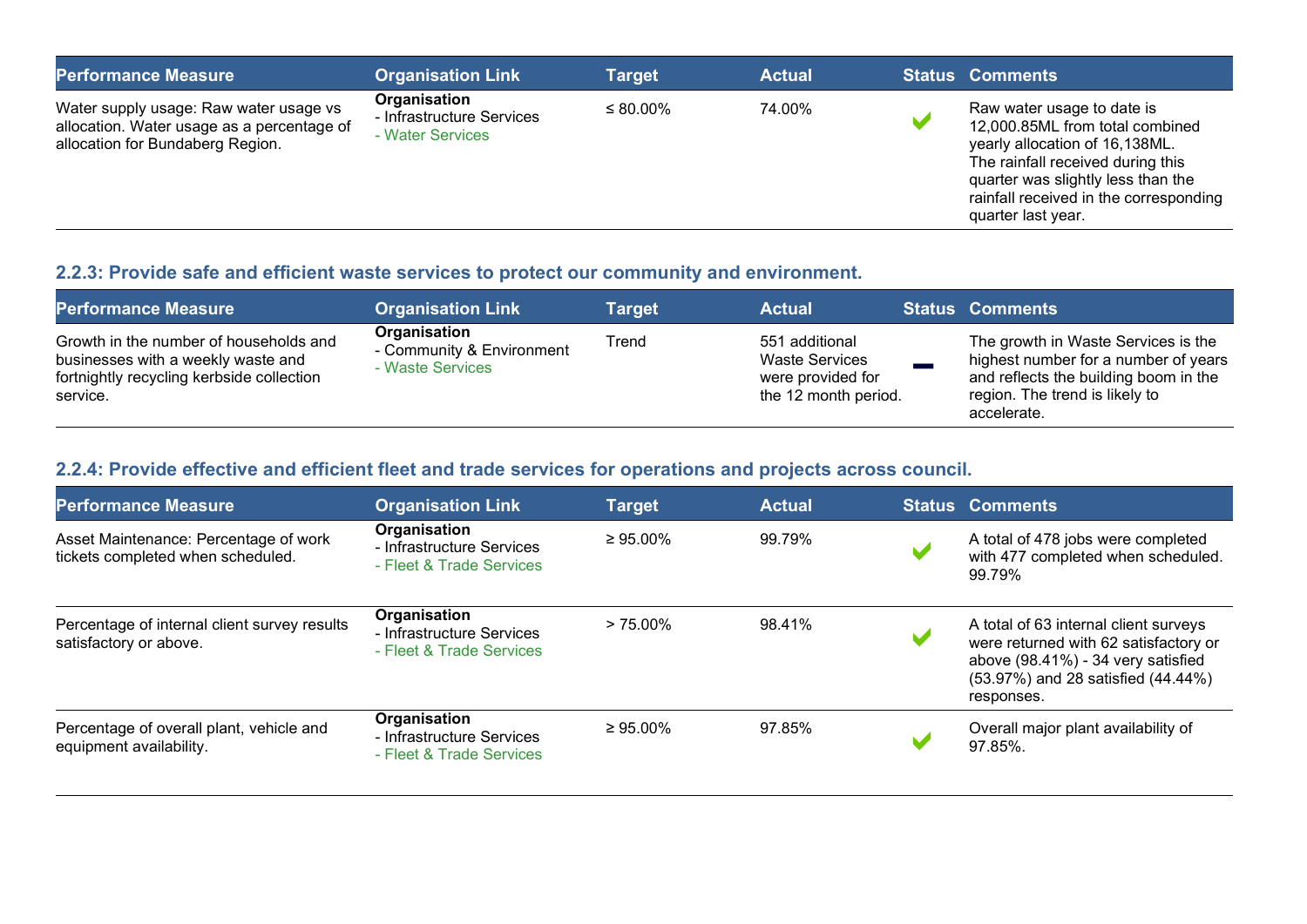## 2.3: Sustainable built and natural environments

| <b>Performance Measure</b>                                   | <b>Organisation Link</b>                                                                                              | Target        | <b>Actual</b> | <b>Status Comments</b>                                                                                                                                                     |
|--------------------------------------------------------------|-----------------------------------------------------------------------------------------------------------------------|---------------|---------------|----------------------------------------------------------------------------------------------------------------------------------------------------------------------------|
| Biosecurity Surveillance: Number of<br>properties inspected. | Organisation<br>- Community & Environment<br>- Parks, Sport & Natural<br>Environment<br>- Natural Resource Management | $\geq 325.00$ | 230.00        | The reduction in the number of<br>biosecurity inspections undertaken<br>was due to significant staff leave<br>taken during this period (14 weeks full<br>time equivalent). |

#### 2.3.1: Manage, maintain, rehabilitate and protect our natural resources and regional ecosystems.

#### 2.3.2: Educate and engage with the community to encourage greater involvement in the protection of the natural environment and the development of land use policy.

| <b>Performance Measure</b>                                                                    | <b>Organisation Link</b>                                                                                              | <b>Target</b> | <b>Actual</b> | <b>Status Comments</b>                                                                                                                                                                                                                                                                                                                                                                                                                                                                                     |
|-----------------------------------------------------------------------------------------------|-----------------------------------------------------------------------------------------------------------------------|---------------|---------------|------------------------------------------------------------------------------------------------------------------------------------------------------------------------------------------------------------------------------------------------------------------------------------------------------------------------------------------------------------------------------------------------------------------------------------------------------------------------------------------------------------|
| Number of community environmental<br>protection and management activities<br>participated in. | Organisation<br>- Community & Environment<br>- Parks, Sport & Natural<br>Environment<br>- Natural Resource Management | $\ge 6.00$    | 6.00          | Land Protection undertook fox baiting<br>with Gidarjil Land & Sea Rangers, ran<br>three wild dog baiting events and<br>worked with South Burnett Regional<br>Council on a declared weed response<br>program. Natural Areas ran a dune<br>care activity at Elliott heads, worked<br>with Queensland Rural Fire Service<br>on a planned burn at Buxton and<br>participated in community consultation<br>processes for the Washpool Creek<br>Project and Bargara Shoreline<br>Erosion Management Plan (SEMP). |
| Number of public awareness, education<br>programs and activities delivered.                   | Organisation<br>- Community & Environment<br>- Parks, Sport & Natural<br>Environment<br>- Natural Resource Management | $\ge 6.00$    | 10.00         | Two Land Protection events, three<br>Zoo educational talks and five Natural<br>Areas educational activities were<br>undertaken.                                                                                                                                                                                                                                                                                                                                                                            |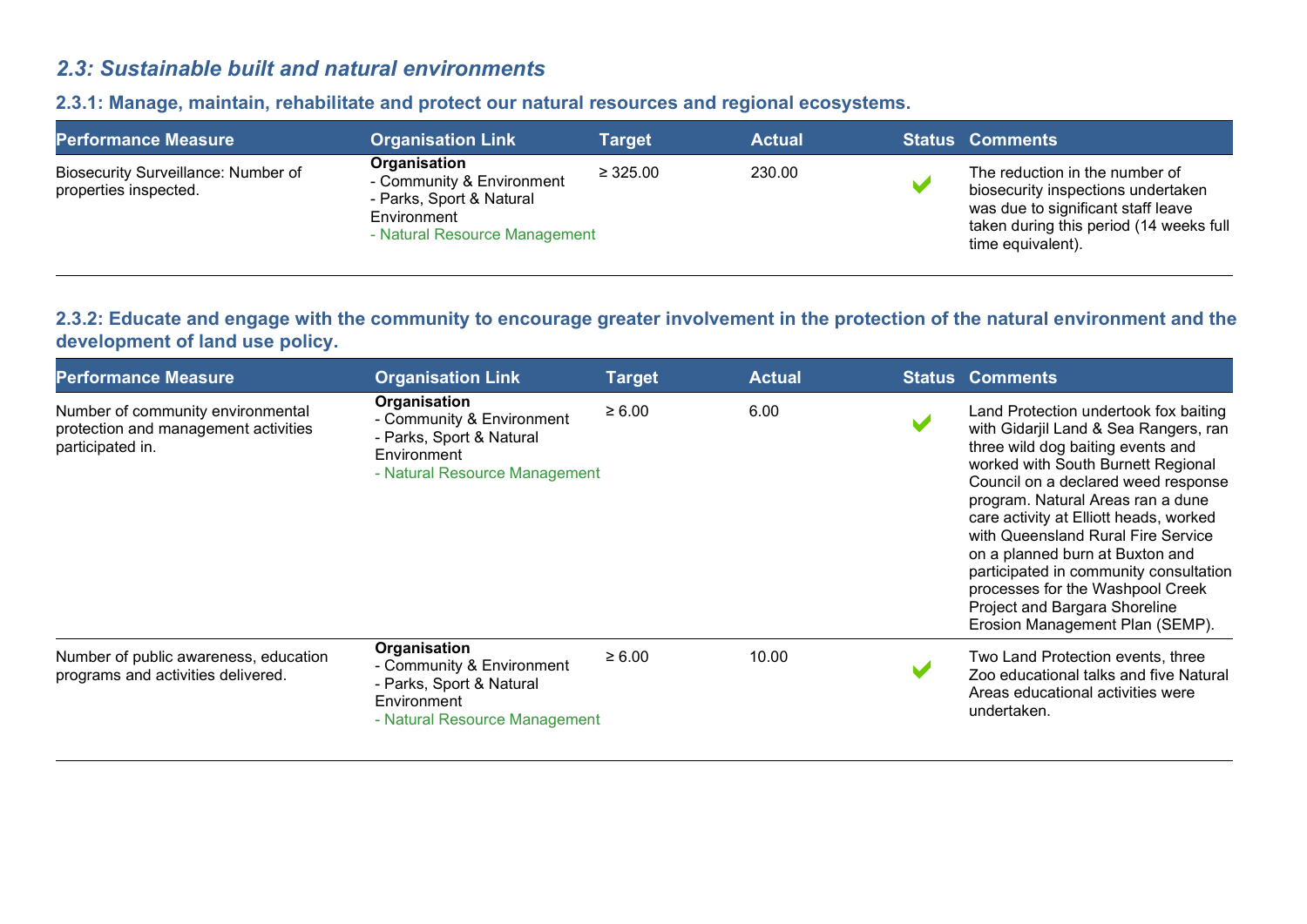#### 2.3.3: Review and consistently enforce local laws, the planning scheme, and other associated environment and public health legislation to ensure they meet community standards.

| <b>Performance Measure</b>                                                                      | <b>Organisation Link</b>                                                    | Tarɑet         | <b>Actual</b> | <b>Status Comments</b>                                                                                      |
|-------------------------------------------------------------------------------------------------|-----------------------------------------------------------------------------|----------------|---------------|-------------------------------------------------------------------------------------------------------------|
| Percentage of annual Regulatory Services<br>revenue budget collected across all three<br>areas. | Organisation<br>- Community & Environment<br>- Health & Regulatory Services | $\geq 90.00\%$ | 104.60%       | Revised revenue target met. (Revised<br>down due to COVID-19 relief package<br>effect on dog registration). |

#### 2.3.4: Provide environmental health and community services and programs to support regional wellbeing.

| <b>Performance Measure</b>                                          | <b>Organisation Link</b>                                                                                       | <b>Target</b> | <b>Actual</b> | <b>Status</b> | <b>Comments</b>                                                                                                                                                                                                                                                                                                                                                           |
|---------------------------------------------------------------------|----------------------------------------------------------------------------------------------------------------|---------------|---------------|---------------|---------------------------------------------------------------------------------------------------------------------------------------------------------------------------------------------------------------------------------------------------------------------------------------------------------------------------------------------------------------------------|
| Number of community health/education<br>programs delivered.         | Organisation<br>- Community & Environment<br>- Health & Regulatory Services<br>- Environmental Health Services | $\geq 6.00$   | 1.00          |               | With ongoing changes for<br>gatherings, Environmental Health<br>Services has utilised online training<br>as the primary method of delivering<br>programs. Council has just renewed<br>the "I'm Alert" food safety training<br>subscription, allowing food handlers<br>throughout the region to complete<br>quality food safety training for free.                         |
| Number of illegal dumping and littering<br>complaints investigated. | Organisation<br>- Community & Environment<br>- Health & Regulatory Services<br>- Environmental Health Services | Trend         | 141.00        |               | Illegal dumping continues to be a<br>significant body of work. The projects<br>run over the last 12 months to<br>increase awareness are successfully<br>represented by the ongoing high<br>number of complaints and<br>subsequent investigations. Council is<br>seeking further State funding to<br>maintain the current illegal dumping<br>program to the same capacity. |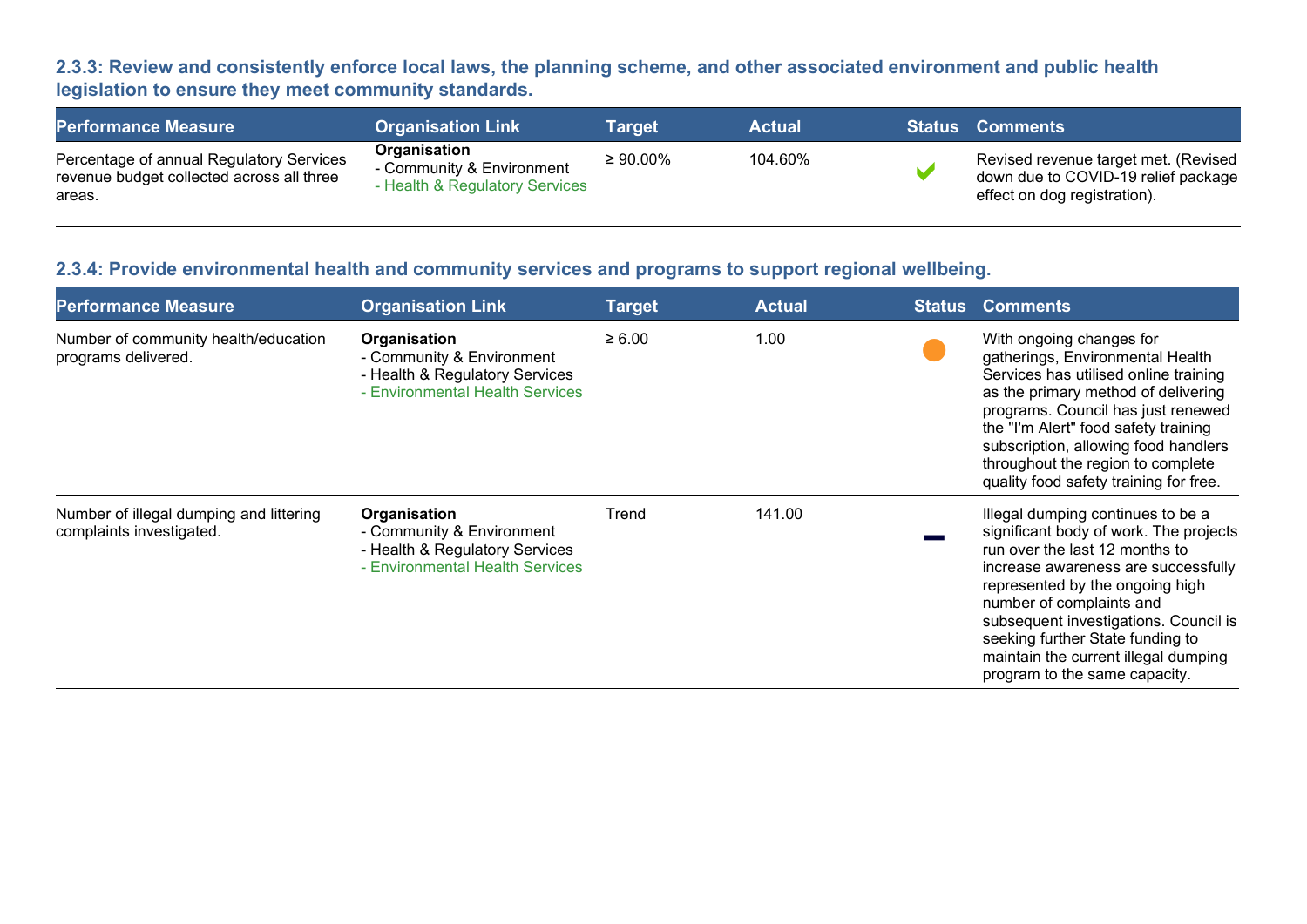# 3: Our people our business

## 3.1: A sustainable financial position

#### 3.1.1: Develop and maintain a comprehensive Long-term Financial Plan.

| <b>Performance Measure</b>                                            | <b>Organisation Link</b>             | <b>Target</b> | <b>Actual</b> | <b>Status Comments</b>                                                                                                                                                                    |
|-----------------------------------------------------------------------|--------------------------------------|---------------|---------------|-------------------------------------------------------------------------------------------------------------------------------------------------------------------------------------------|
| Annual review of Long-term Financial Plan. Junion Creational Services | Organisation<br>- Financial Services | Yes           | Yes           | The Long-term Financial Plan has<br>been reviewed and amended to<br>reflect updated operating<br>assumptions, revised financial<br>forecasts and projected capital<br>investment program. |

#### 3.1.2: Apply responsible fiscal principles for sustainable financial management.

| <b>Performance Measure</b>                                                                                             | <b>Organisation Link</b>                                                                   | <b>Target</b> | <b>Actual</b> | <b>Status Comments</b>                                                                                                                                                                                                                                                                                                         |
|------------------------------------------------------------------------------------------------------------------------|--------------------------------------------------------------------------------------------|---------------|---------------|--------------------------------------------------------------------------------------------------------------------------------------------------------------------------------------------------------------------------------------------------------------------------------------------------------------------------------|
| Meeting legislative and operational<br>standards for cash flow, investments,<br>financial audits and accounts payable. | Organisation<br>- Organisational Services<br>- Financial Services                          | Yes           | Yes           | Council is meeting its legislative and<br>operational standards for cash flow,<br>investments, financial audits and<br>accounts payable.                                                                                                                                                                                       |
| Minimum return on investments is 1.3<br>times the bank bill swap rate.                                                 | Organisation<br>- Organisational Services<br>- Financial Services                          | $\geq 1.30$   | 42.00         | Return on investments was 42 times<br>the bank bill swap rate (BBSW) for<br>this quarter, compared to 5.4 times for<br>the same quarter last year. BBSW<br>declined significantly to record lows of<br>around 0.01%, whereas both short<br>and long term interest rates have<br>remained more stable throughout the<br>period. |
| Number of payments outside of terms.                                                                                   | Organisation<br>- Organisational Services<br>- Financial Services<br>- Accounting Services | ≤ $90.00$     | 60.00         | On track.                                                                                                                                                                                                                                                                                                                      |
| Outstanding rates as a percentage of rates<br>levied, prior to six monthly rates billing.                              | Organisation<br>- Organisational Services<br>- Financial Services                          | $< 5.00\%$    | 2.40%         | Council has been very successful in<br>managing outstanding rates at levels<br>well below the maximum threshold.                                                                                                                                                                                                               |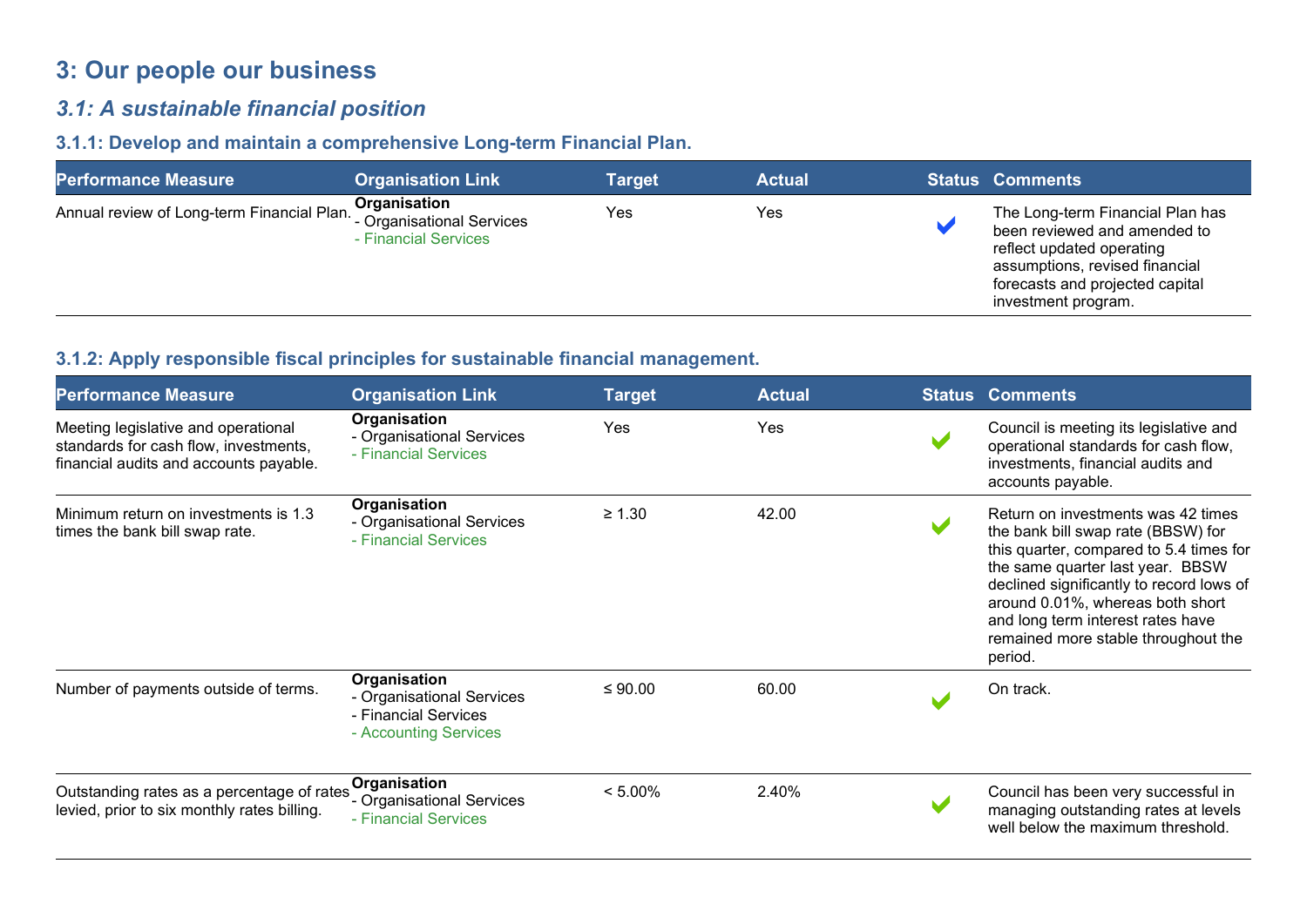| <b>Performance Measure</b>                                                                                                                                                                                             | <b>Organisation Link</b>                                          | <b>Target</b>          | <b>Actual</b>    | <b>Status Comments</b>                                                                                                                                              |
|------------------------------------------------------------------------------------------------------------------------------------------------------------------------------------------------------------------------|-------------------------------------------------------------------|------------------------|------------------|---------------------------------------------------------------------------------------------------------------------------------------------------------------------|
| Sufficient working capital is available to<br>meet forecast operational needs and<br>maintained over the long-term financial<br>forecast. Level of funds available greater<br>than Council's minimum cash requirement. | Organisation<br>- Organisational Services<br>- Financial Services | $\geq$ \$40,000,000.00 | \$147,100,000.00 | Council holds sufficient cash to fund<br>major projects scheduled for the<br>upcoming financial year, with no<br>liquidity issues foreseeable in the<br>short term. |

## 3.1.3: Review, monitor and evaluate asset management.

| <b>Performance Measure</b>                                             | <b>Organisation Link</b>                                          | Target | <b>Actual</b> | <b>Status Comments</b>                                                                                                                                                                           |
|------------------------------------------------------------------------|-------------------------------------------------------------------|--------|---------------|--------------------------------------------------------------------------------------------------------------------------------------------------------------------------------------------------|
| Annual review of Asset Management Plan<br>and Capital Investment Plan. | Organisation<br>- Organisational Services<br>- Financial Services | Yes/No | Yes           | Capital Investment Plan (CIP) has<br>been reviewed throughout the<br>development of the budget<br>FY2021/2022 along with linkage to<br>Asset Management Plans and<br>adjusted for affordability. |

#### 3.1.4: Develop strong governance and funding networks with local, state and national stakeholders.

| <b>Performance Measure</b>                                                                      | <b>Organisation Link</b>                                              | <b>Target</b>                                                                           | <b>Actual</b> | <b>Status Comments</b>                                                                                                                                                                                                                                                                                                                                                                            |
|-------------------------------------------------------------------------------------------------|-----------------------------------------------------------------------|-----------------------------------------------------------------------------------------|---------------|---------------------------------------------------------------------------------------------------------------------------------------------------------------------------------------------------------------------------------------------------------------------------------------------------------------------------------------------------------------------------------------------------|
| Actively seek and apply for funding<br>opportunities from the State and Federal<br>Governments. | Organisation<br>- Strategic Projects & Economic<br><b>Development</b> | Trend                                                                                   |               | Works for Queensland funding<br>allocated towards new aquatic facility,<br>2 x Building Better Regions Fund<br>applications pending,<br>multiple other letter of support and<br>grant funding opportunities pending.                                                                                                                                                                              |
| Meeting the reporting requirements and<br>project milestones of the funding<br>agreements.      | Organisation<br>- Organisational Services<br>- Financial Services     | $\geq 90.00\%$ of projects 99%<br>delivered in accord<br>with the Funding<br>agreements |               | Council submitted variations during<br>March 2021 of which 2 were approved<br>(Local Roads and Community<br>Infrastructure Program (LRCIP)<br>awaiting formal response). Milestones<br>for all apart from one project have been<br>met (subject to LRCIP approval). That<br>milestone was a project not fully<br>delivered by 30 June 2021 which<br>Council is working with the Department<br>on. |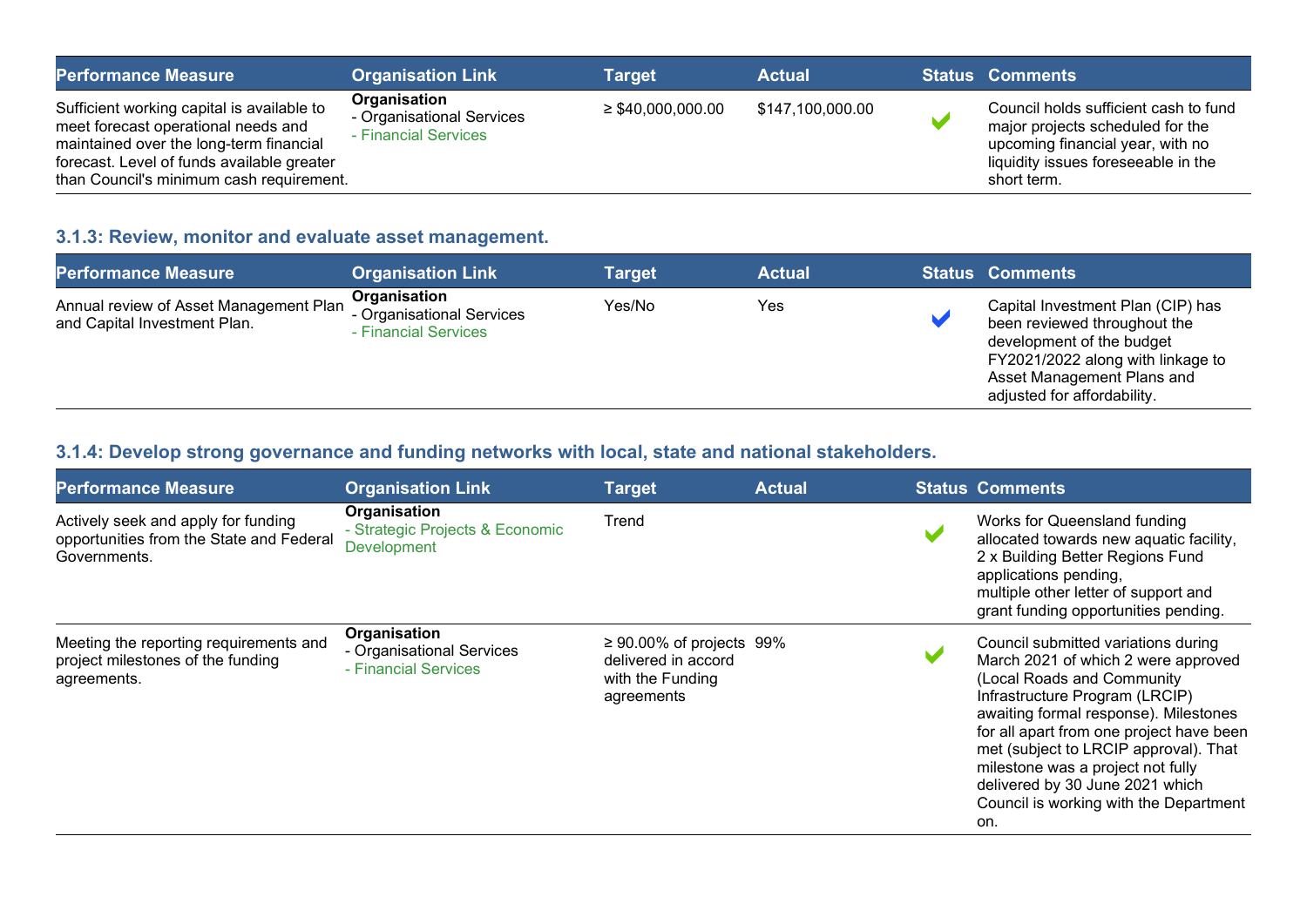# 3.2: Responsible governance with a customer driven focus

## 3.2.1: Ensure our workforce is adequately trained and supported to competently manage themselves and their work.

| <b>Performance Measure</b>                                                                                                      | <b>Organisation Link</b>                                                                                     | <b>Target</b>                                              | <b>Actual</b>                                                                                                          |   | <b>Status Comments</b>                                                                                                                                                                                                                                                                                                                                          |
|---------------------------------------------------------------------------------------------------------------------------------|--------------------------------------------------------------------------------------------------------------|------------------------------------------------------------|------------------------------------------------------------------------------------------------------------------------|---|-----------------------------------------------------------------------------------------------------------------------------------------------------------------------------------------------------------------------------------------------------------------------------------------------------------------------------------------------------------------|
| Average number of days for recruitment<br>process (approval to offer of<br>employment).                                         | Organisation<br>- Organisational Services<br>- People, Safety & Culture<br>- People, Safety & Culture        | days                                                       | Average 30 business 33.94 business days                                                                                |   | Some recruitment processes for hard<br>to fill roles have increased the<br>average timeframe.                                                                                                                                                                                                                                                                   |
| Continue to maintain and develop a<br>strong employment programs offering<br>across Council.                                    | Organisation<br>- Organisational Services<br>- People, Safety & Culture<br>- People, Safety & Culture        | ≥ 80.00% of<br>trainees/apprentices<br>gain qualifications | Current average of<br>54% completion of<br>qualification with 51%<br>of traineeship or<br>apprenticeship<br>completed. | V | Progress for current financial year<br>cohort remains strong. Learning and<br>Development Advisor to continue to<br>work with managers and<br>trainees/apprentices to continue<br>tracking progress of qualification<br>completion to time left on<br>employment contract. No immediate<br>issues of concern for current cohort.                                |
| Internal Human Resources investigations<br>are managed in a timely manner.                                                      | <b>Organisation</b><br>- Organisational Services<br>- People, Safety & Culture<br>- People, Safety & Culture | Average 30 business Less than 30 days<br>days              |                                                                                                                        |   | On track.                                                                                                                                                                                                                                                                                                                                                       |
| Percentage of staff and supervisors<br>satisfied with training and development<br>received.                                     | Organisation<br>- Organisational Services<br>- People, Safety & Culture<br>- People, Safety & Culture        | $>95.00\%$                                                 | 94.00%                                                                                                                 |   | A strong result and good response<br>over the quarter with strong<br>satisfaction from staff.                                                                                                                                                                                                                                                                   |
| Percentage of staff successfully<br>completed mandatory training<br>requirements, including leadership<br>development training. | Organisation<br>- Organisational Services<br>- People, Safety & Culture<br>- People, Safety & Culture        | $\geq 90.00\%$                                             | 83.22%                                                                                                                 |   | Quarter 4 saw continued strong<br>compliance with Workplace Health &<br>Safety compliance training returning<br>a 96.74% completion rate. A focus<br>for the new financial year will be<br>renewed focus toward eLearning<br>completion and mandatory corporate<br>training to return actual results<br>meeting target expectations for next<br>financial year. |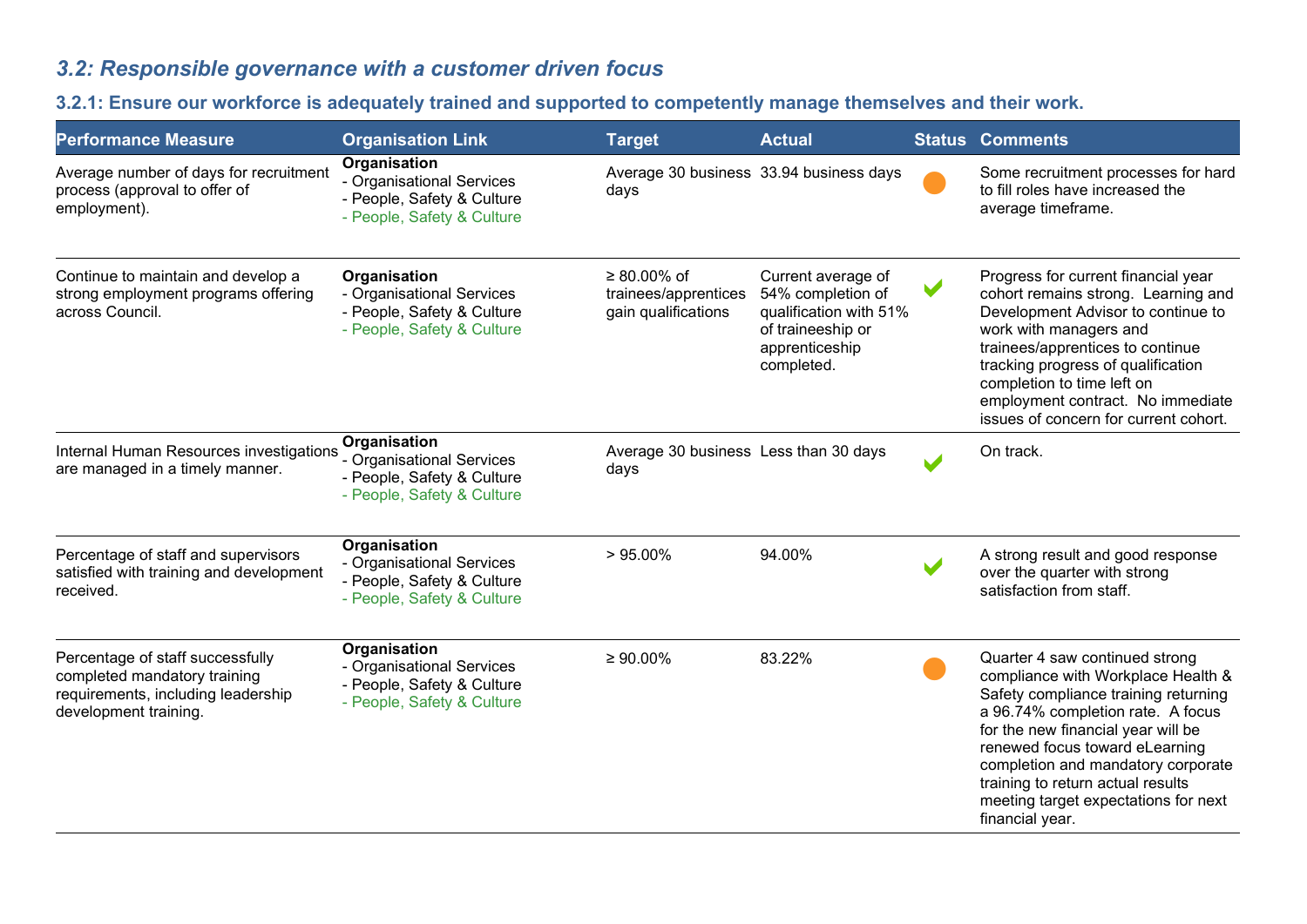#### 3.2.2: Provide friendly and responsive customer service, in keeping with council values and community expectations.

| <b>Performance Measure</b>                                                                              | <b>Organisation Link</b>                                                                | <b>Target</b>  | <b>Actual</b> | Status Comments                                                                                                                                                                                               |
|---------------------------------------------------------------------------------------------------------|-----------------------------------------------------------------------------------------|----------------|---------------|---------------------------------------------------------------------------------------------------------------------------------------------------------------------------------------------------------------|
| Percentage of call centre enquiries<br>answered in accordance with Customer<br>Service Charter.         | Organisation<br>- Organisational Services<br>- Financial Services<br>- Customer Service | $\geq 90.00\%$ | 89.00%        | 7450 rates reminders impacted<br>service for the month of April. Outside<br>this period, the Call Back option<br>delivered results for both May & June<br>with the average for those periods<br>equal to 94%. |
| Percentage of customer requests (CRMs)<br>overdue or outstanding in relation to<br>assigned timeframes. | Organisation<br>- Organisational Services<br>- Financial Services<br>- Customer Service | ≤ 15.00%       | 21.00%        | Dog Registration Inspection program<br>conducted within this quarter has<br>impacted results, with requests to<br>remain open until the end of the<br>program finish date.                                    |
| Regulatory Services - Number of<br>proactive officer generated CRMs across<br>all three areas.          | Organisation<br>- Community & Environment<br>- Health & Regulatory Services             | Trend          | 325.00        | Includes 174 'overgrown' category.                                                                                                                                                                            |

#### 3.2.3: Administer statutory compliant governance operations incorporating insurance; risk management; property management and council policies and procedures.

| <b>Performance Measure</b>                                                                                | <b>Organisation Link</b>                                                   | <b>Target</b>  | <b>Actual</b> | <b>Status Comments</b>                                                                                                                                        |
|-----------------------------------------------------------------------------------------------------------|----------------------------------------------------------------------------|----------------|---------------|---------------------------------------------------------------------------------------------------------------------------------------------------------------|
| Corporate and Operational risks reported<br>to Audit and Risk Committee.                                  | Organisation<br>- Organisational Services<br>- Governance & Legal Services | Yes/No         | Yes           | Report presented to Audit and Risk<br>Committee in May 2021.                                                                                                  |
| Number of Right to Information and<br>Information Privacy internal and external<br>reviews initiated.     | Organisation<br>- Organisational Services<br>- Governance & Legal Services | Trend          | 3.00          | There were 3 external reviews<br>submitted by applicants this financial<br>year.                                                                              |
| Percentage of Administrative Action<br>Complaints received and processed<br>within applicable timeframes. | Organisation<br>- Organisational Services<br>- Governance & Legal Services | $\geq 90.00\%$ | 100.00%       | 11 administrative action complaints<br>were received. 3 complaints are<br>ongoing and all other complaints were<br>processed within applicable<br>timeframes. |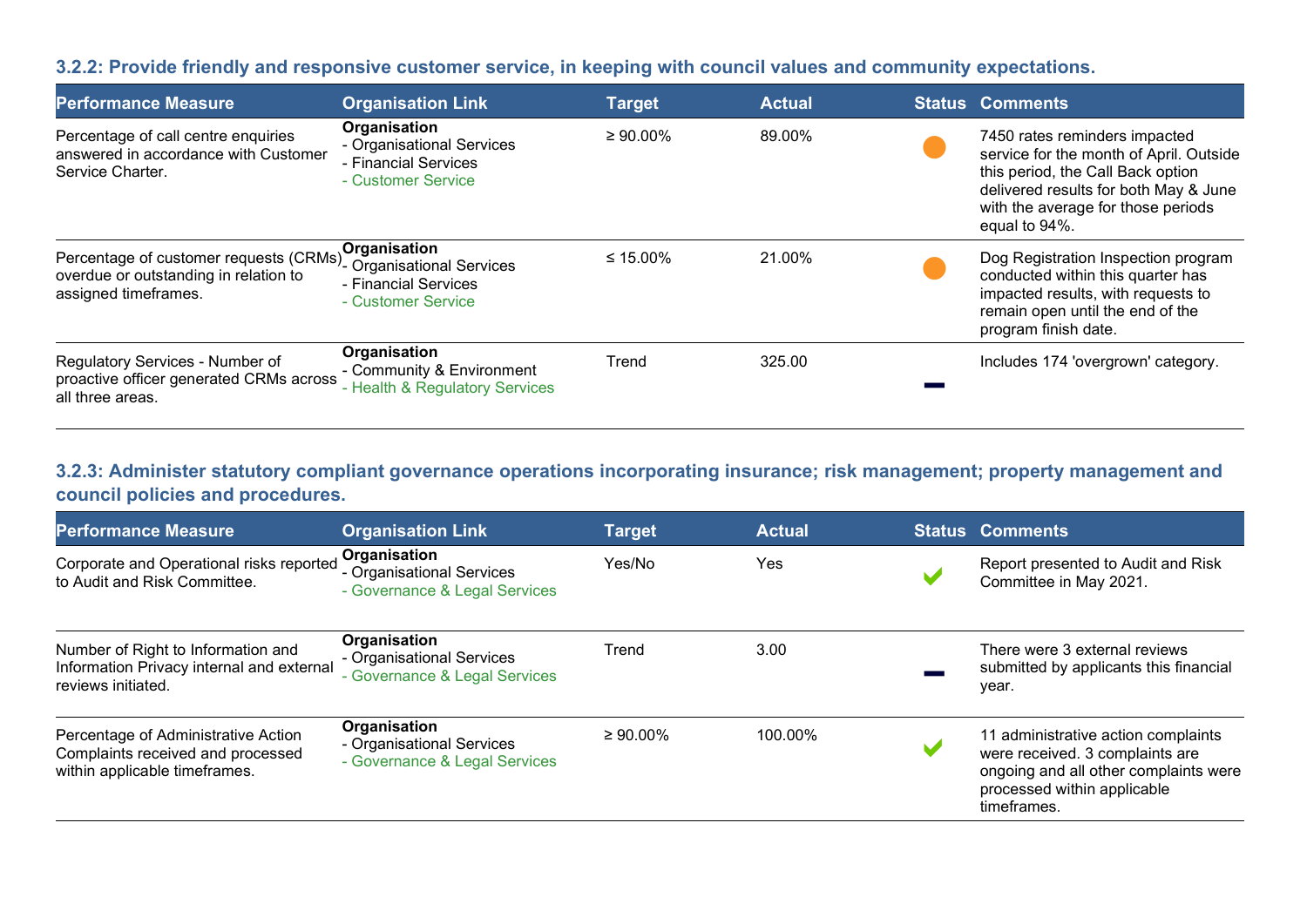| <b>Performance Measure</b>                                                                                                          | <b>Organisation Link</b>                                                   | <b>Target</b>  | <b>Actual</b> | <b>Status Comments</b>                                                                                                  |
|-------------------------------------------------------------------------------------------------------------------------------------|----------------------------------------------------------------------------|----------------|---------------|-------------------------------------------------------------------------------------------------------------------------|
| Percentage of appropriate and current<br>contractual arrangements in place for<br>council owned and/or managed property.            | Organisation<br>- Organisational Services<br>- Governance & Legal Services | $\geq 80.00\%$ | 97.96%        | Favourable to target.                                                                                                   |
| Percentage of compliant Right to<br>Information and Information Privacy<br>applications processed within legislative<br>timeframes. | Organisation<br>- Organisational Services<br>- Governance & Legal Services | $= 100.00\%$   | 100.00%       | 7 Right to Information applications<br>were received this quarter, with 2<br>applications currently being<br>processed. |
| Percentage of insurance claims<br>processed submitted within timeframes.                                                            | Organisation<br>- Organisational Services<br>- Governance & Legal Services | $\geq 95.00\%$ | 100.00%       | 21 Insurance claims were processed<br>within time frames (internal, motor<br>vehicle and public liability claims).      |
| Percentage of privacy complaints<br>processed within legislative timeframes.                                                        | Organisation<br>- Organisational Services<br>- Governance & Legal Services | $= 100.00\%$   | $0.00\%$      | Council did not receive any privacy<br>complaints during this quarter.                                                  |

#### 3.2.4: Exercise whole-of-council adherence to, and compliance with, council's policies and procedures, in keeping with our corporate values and community's expectations.

| <b>Performance Measure</b>                                                                        | <b>Organisation Link</b>                                             | Target      | <b>Actual</b> | <b>Status Comments</b>                                                                                                 |
|---------------------------------------------------------------------------------------------------|----------------------------------------------------------------------|-------------|---------------|------------------------------------------------------------------------------------------------------------------------|
| Number of Internal Audits completed.                                                              | Organisation<br>- Organisational Services<br>- Audit Services Branch | $\geq 2.00$ | 3.00          | KPMG have completed 3 audits within<br>this quarter. All planned audits in this<br>financial year have been completed. |
| Number of Internal Quality, Safety,<br>Environmental (systems and processes)<br>Audits completed. | Organisation<br>- Organisational Services<br>- Audit Services Branch | $\geq 2.00$ | 2.00          | Two audits have been completed<br>within this quarter.                                                                 |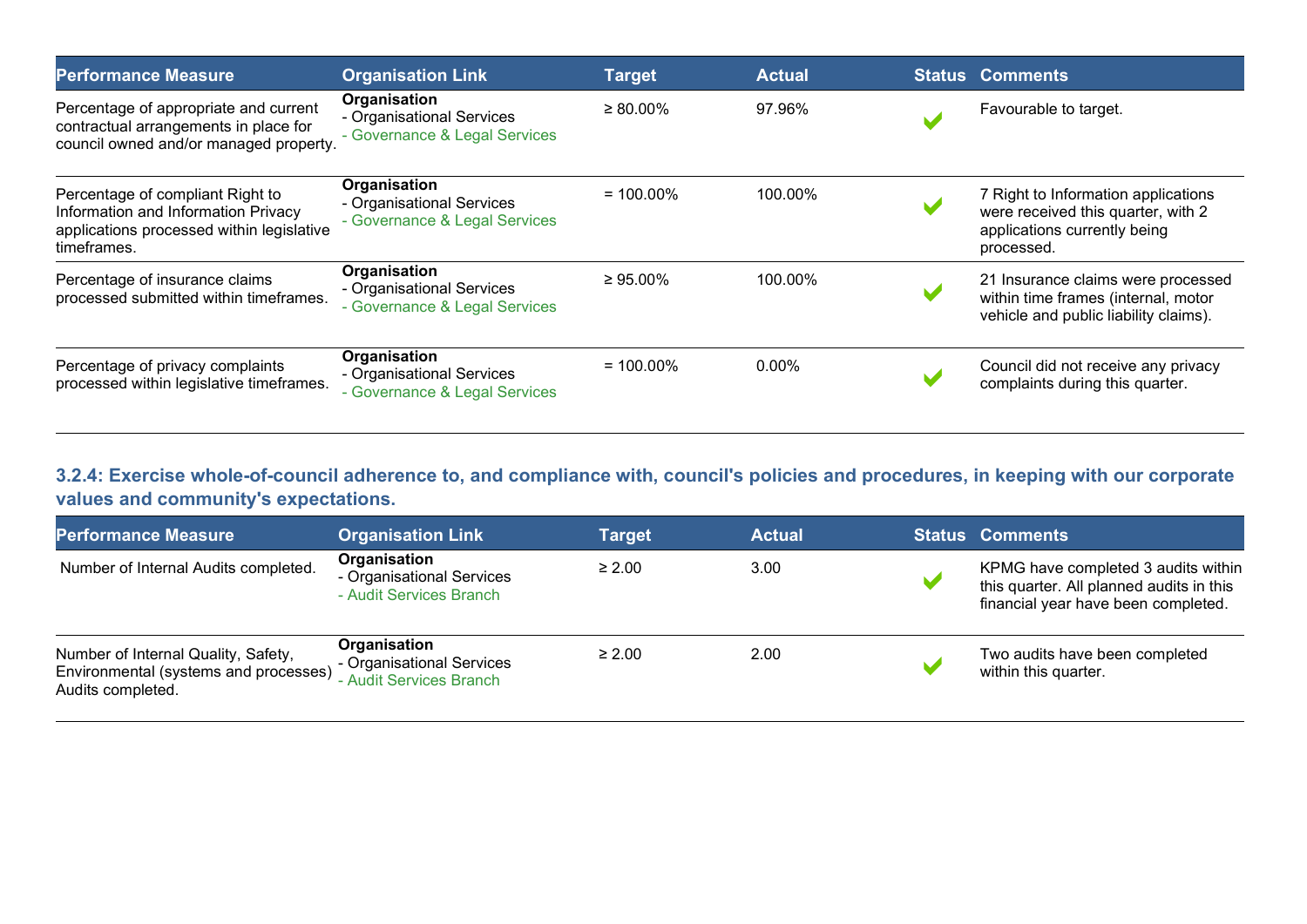#### 3.2.5: Provide and review systems, programs and processes to ensure effective and efficient service delivery to meet community expectations

| <b>Performance Measure</b>                                      | <b>Organisation Link</b>                                                   | <b>Target</b>  | <b>Actual</b> | <b>Status Comments</b>                                                                                                                            |
|-----------------------------------------------------------------|----------------------------------------------------------------------------|----------------|---------------|---------------------------------------------------------------------------------------------------------------------------------------------------|
| Customer support satisfaction based on<br>surveyed users.       | Organisation<br>- Organisational Services<br>- Information Services        | $\geq 80.00\%$ | 99.99%        | 344 responses were received in the<br>last quarter with an average<br>satisfaction of 4.8/5 stars.                                                |
| Information Services service desk tickets<br>opened vs. closed. | Organisation<br>- Organisational Services<br>- Information Services        | $\leq 0.00$    | 191.00        | A busy quarter with the change over<br>to Microsoft Teams for landline and<br>mobile calls saw ticket numbers<br>increase.                        |
| Operational risks reviewed quarterly by<br>operational areas.   | Organisation<br>- Organisational Services<br>- Governance & Legal Services | $\geq 75.00\%$ | 60.00%        | Operational and fraud and corruption<br>risk reviews have commenced and<br>are continuing, with 9 branches to be<br>finalised by early July 2021. |
| Percentage of information mapping<br>services availability.     | Organisation<br>- Organisational Services<br>- Information Services        | $\geq 98.00\%$ | 99.96%        | On track.                                                                                                                                         |

## 3.3: Open communication

#### 3.3.1: Keep our community and workforce informed and up-to-date in matters of agency and community interest.

| <b>Performance Measure</b>                           | <b>Organisation Link</b>                     | Target    | <b>Actual</b> | <b>Status Comments</b>                                                                 |
|------------------------------------------------------|----------------------------------------------|-----------|---------------|----------------------------------------------------------------------------------------|
| Number of articles published on<br>bundabergnow.com. | Organisation<br>- Communications & Marketing | $= 70.00$ | 113.00        | 113 Council and Council facility<br>related stories were published in this<br>quarter. |

#### 3.3.2: Proactively support and encourage community engagement and collaboration.

| <b>Performance Measure</b>             | <b>Organisation Link</b>                     | Target                          | <b>Actual</b>                                                     | <b>Status Comments</b>                                                                             |
|----------------------------------------|----------------------------------------------|---------------------------------|-------------------------------------------------------------------|----------------------------------------------------------------------------------------------------|
| Total number of followers on Facebook. | Organisation<br>- Communications & Marketing | 5% increase on last<br>quarter. | Facebook followers<br>increased by 1089, an<br>increase of 3.65%. | While slightly under target, the<br>followers base experienced positive<br>growth in this quarter. |